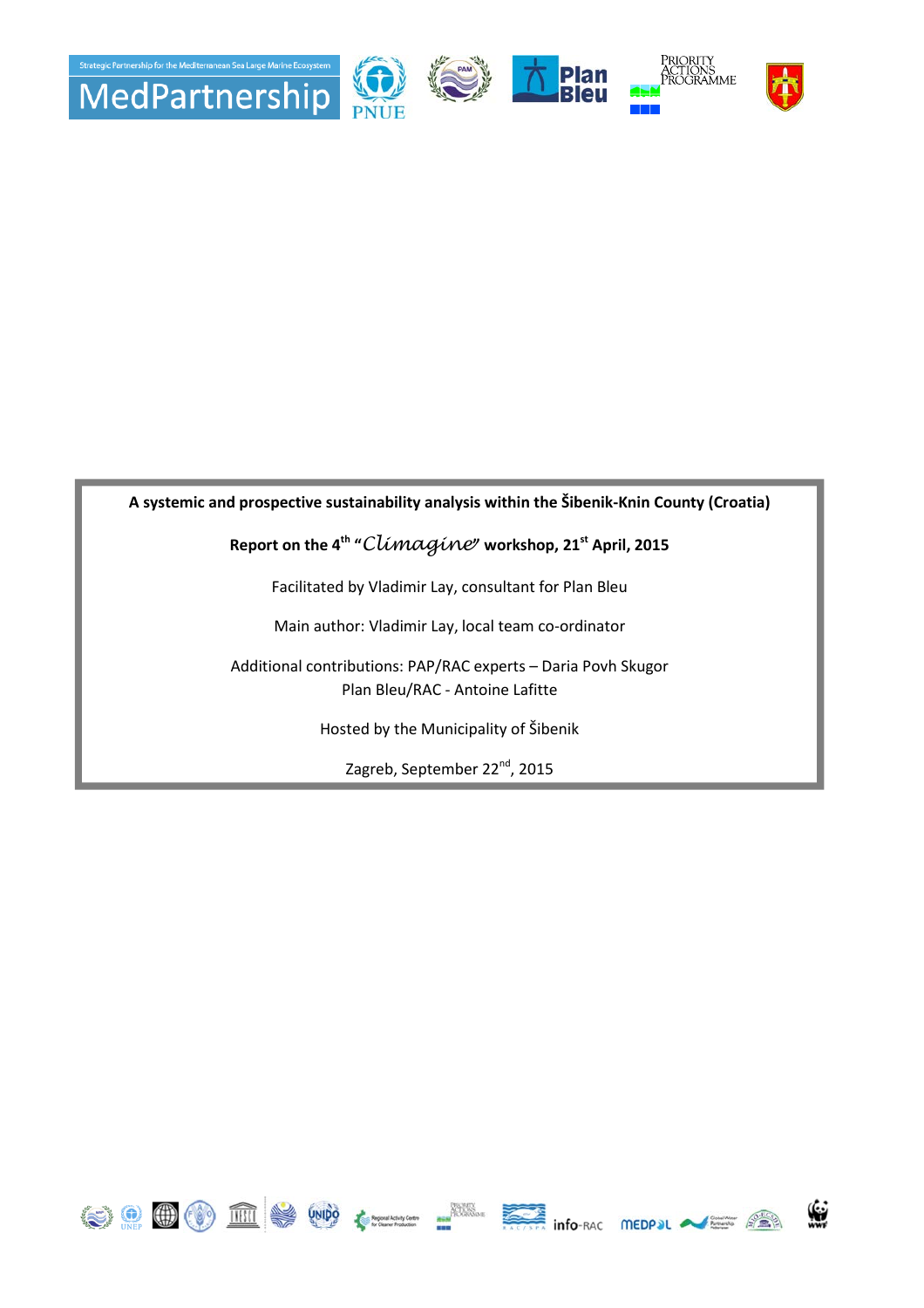# **Table of contents**

| IV. Final proposal of indicators for integrated coastal zone management in Šibenik-Knin County 12 |
|---------------------------------------------------------------------------------------------------|
|                                                                                                   |
|                                                                                                   |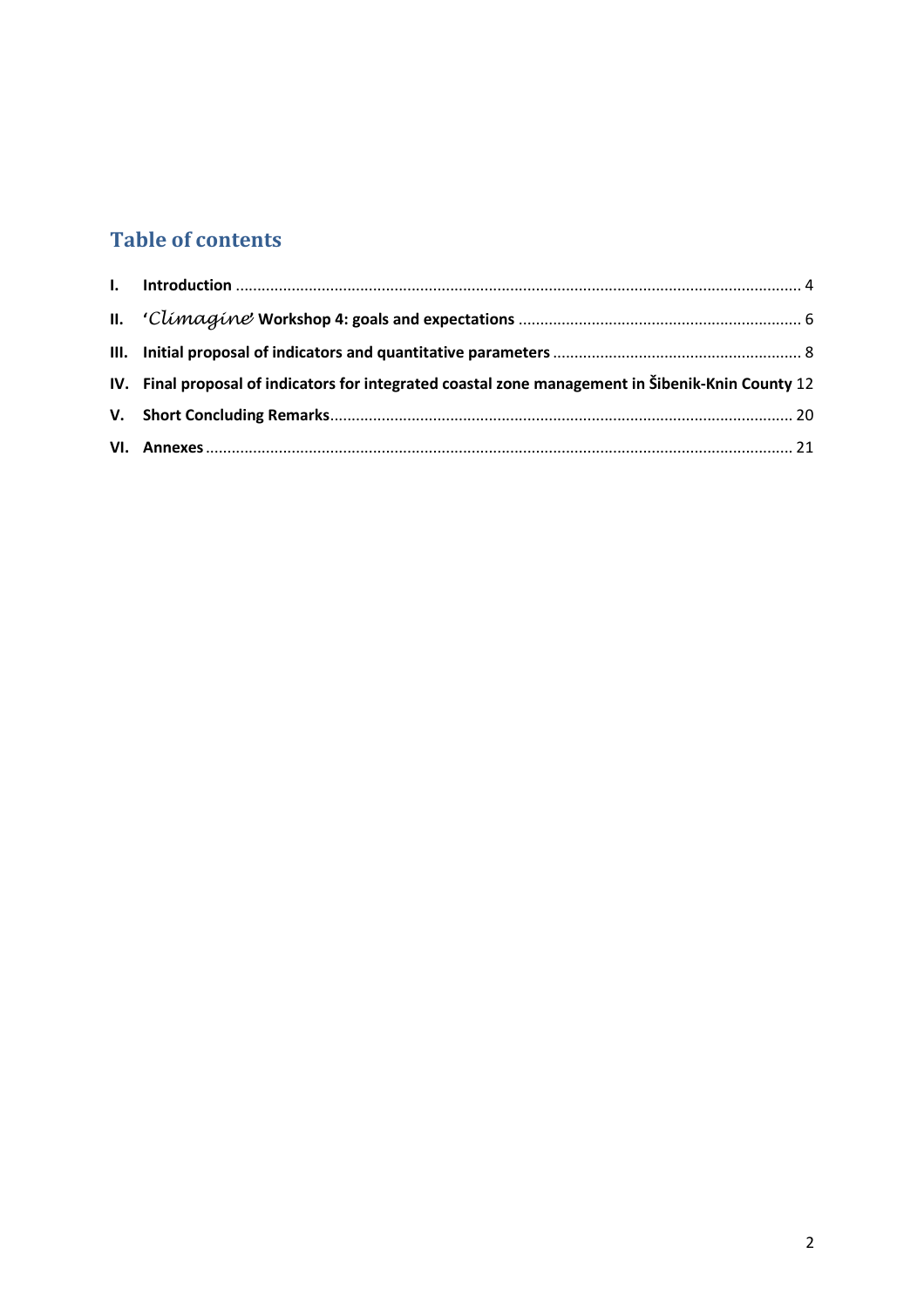# **Table of illustrations**

## **Figures**

## **Tables**

| Table 1. The dimension and indicator matrix with proposed assigned empirical values for the years   |  |
|-----------------------------------------------------------------------------------------------------|--|
|                                                                                                     |  |
| Table 2. The final dimension and indicator matrix for the Šibenik-Knin County coastal zone          |  |
| sustainable development, with determined "sustainability ratios" and acceptable values for the year |  |
|                                                                                                     |  |
|                                                                                                     |  |
|                                                                                                     |  |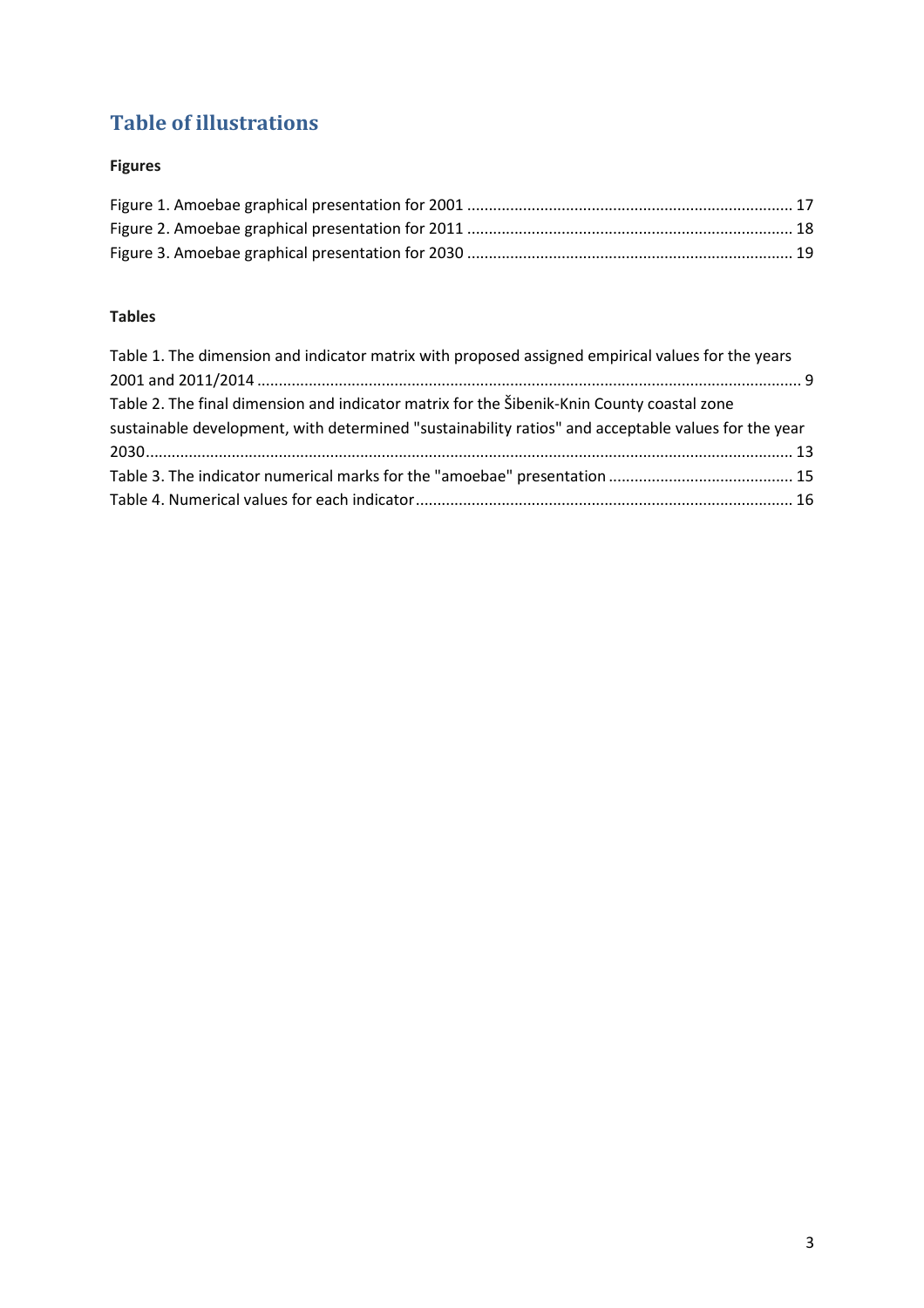## **I. Introduction**

By mid-2015 the drafting of the integrated coastal zone management plan for Šibenik-Knin County and the parallel "Climagine" process have reached its final phase. End of 2015 is the planned finalization date.

The final "Climagine 4" workshop was held in April 2015. The previous "Climagine 3" workshop was held ten months before on June 9th, 2014.1 According to the opinion of the local team, timing of the "Climagine" workshops was determined by the method itself and the drafting pace of the integrated coastal zone management plan for Šibenik-Knin County, as well as by the DIVA method realization - an additional contribution to this plan.

Two key questions were raised at the final "Climagine 4" workshop held in spring of 2015 in Šibenik. The experts mobilized to develop the Plan needed the participants' responses to these questions for the final articulation of the criteria, parameters and operative costs of the Plan. These questions were:

- $\triangleright$  "Which direction should the County take, especially in the coastal zone, to achieve a reasonably balanced development by 2030, based on economic, ecological and social sustainability?"; "Based on the selected relevant dimensions and indicators, which criteria should be selected to serve as the realistic and convincing guidelines for acting and behaving in the coastal zone in the following years?"
- $\triangleright$  "What activities should we undertake in the following years in order to ensure the coastal zone sustainability in the decades to come, and prepare for the climate change impacts?"

These questions were in fact aiming to get the participant's comprehensive and long-term positions on the long-term sustainability of living they, as residents, find satisfying.

Having in mind the objectives of the "Climagine" process, we emphasized the ecological component (climate, sea water quality, scarce forest vegetation, fresh water renewable stocks, in karst areas usually very unstable throughout the year, existing biodiversity, etc.) and noted that these ecological media and resources should be made more resilient with the help of various measures<sup>2</sup>.

The greenhouse gases will, due to human actions, gradually accumulate in the earth's atmosphere. The temperatures shall, according to the data and ICCP 2015 reports (International Climate Changes Panel of the UN), continue to rise globally. This will affect local communities as well. The ones who will be the first to recognize this fact and start drafting adaptation plans and adaptation steps will mitigate the damage and problems for humans and the biosphere, for habitation and production.

The final workshop included three sections.

In the first section the expert, Anil Markandya from the Basque Center for Climate Change (company BC3),, Bilbao, Spain, presented an assessment of possible damages from the sea level rising and

 $1$  Our methodological and conceptual position is that the time gap between the two workshops was too long, because local participants somewhat "cooled off" and distantiated from the participatory process we wanted to promote with the workshops.<br><sup>2</sup> The "Resilient communities" is a term and topic of contemporary theoretical and analytical reflections (see

conceptually close to terms and analysis of sustainability, survival and especially relevant for issues linked to climate change adaptation.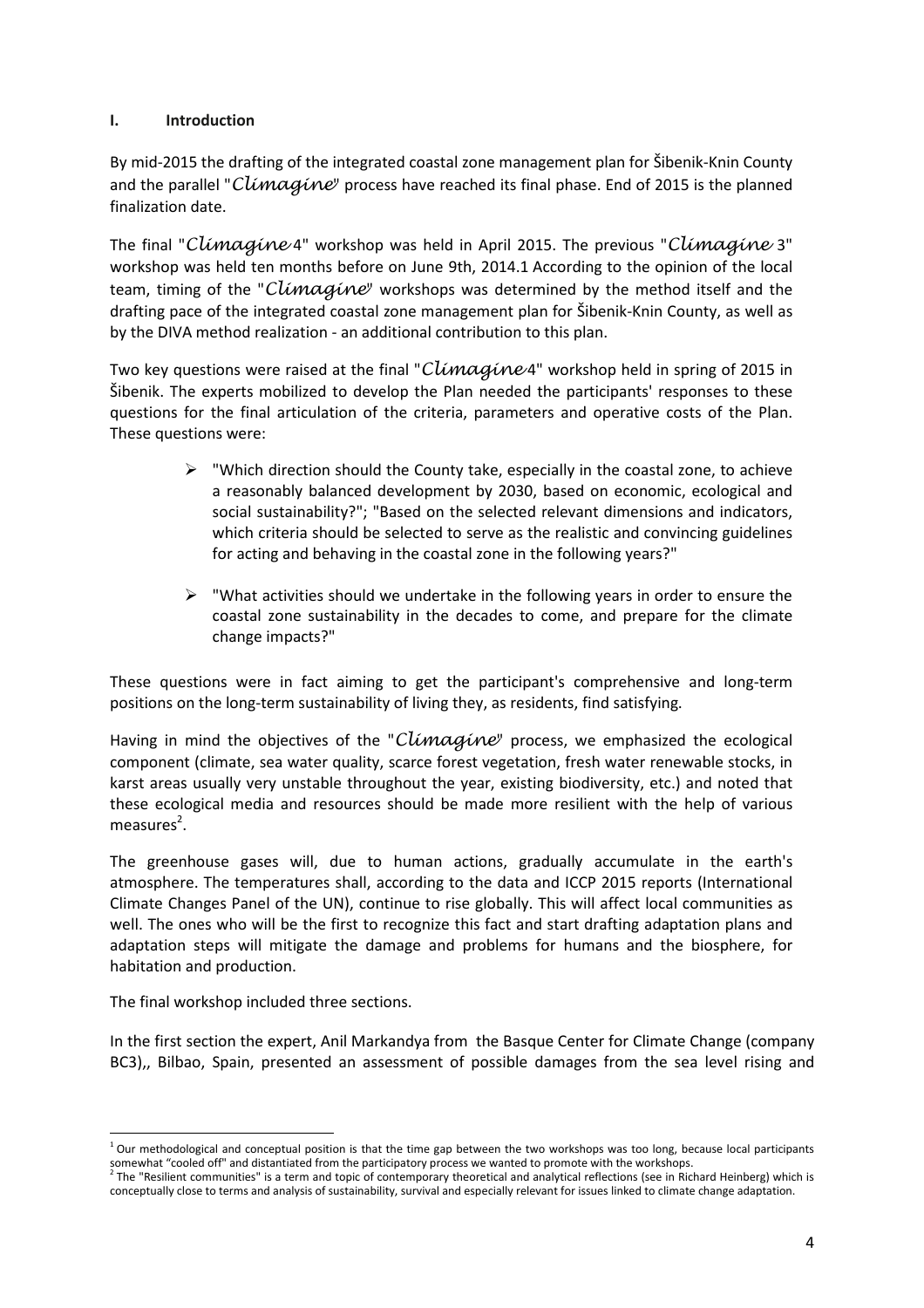climate change for the Republic of Croatia. The DIVA method was used here.3 An assessment of potential climate change costs for Šibenik-Knin County was given.

Ivica Trumbić the PAP/RAC associate from Split presented the first draft of the integrated coastal zone management plan for Šibenik-Knin County.

Vladimir Lay, the sociologist from Zagreb, consultant for Plan Bleu's, presented the initial proposed set of indicators. After the discussion, in spring 2015, the final proposal of indicators with quantified parameters and criteria for the Šibenik-Knin coastal zone was adopted.

<sup>&</sup>lt;sup>3</sup> DIVA (Dynamic Interactive Vulnerability Assessment) Model allows the spatial interpolation of data (analysis) in an optimal way, comparable to optimal interpolation (OI). In comparison to OI, it takes into account coastlines, sub-basins and advection. Calculations are highly optimized and rely on a finite element resolution.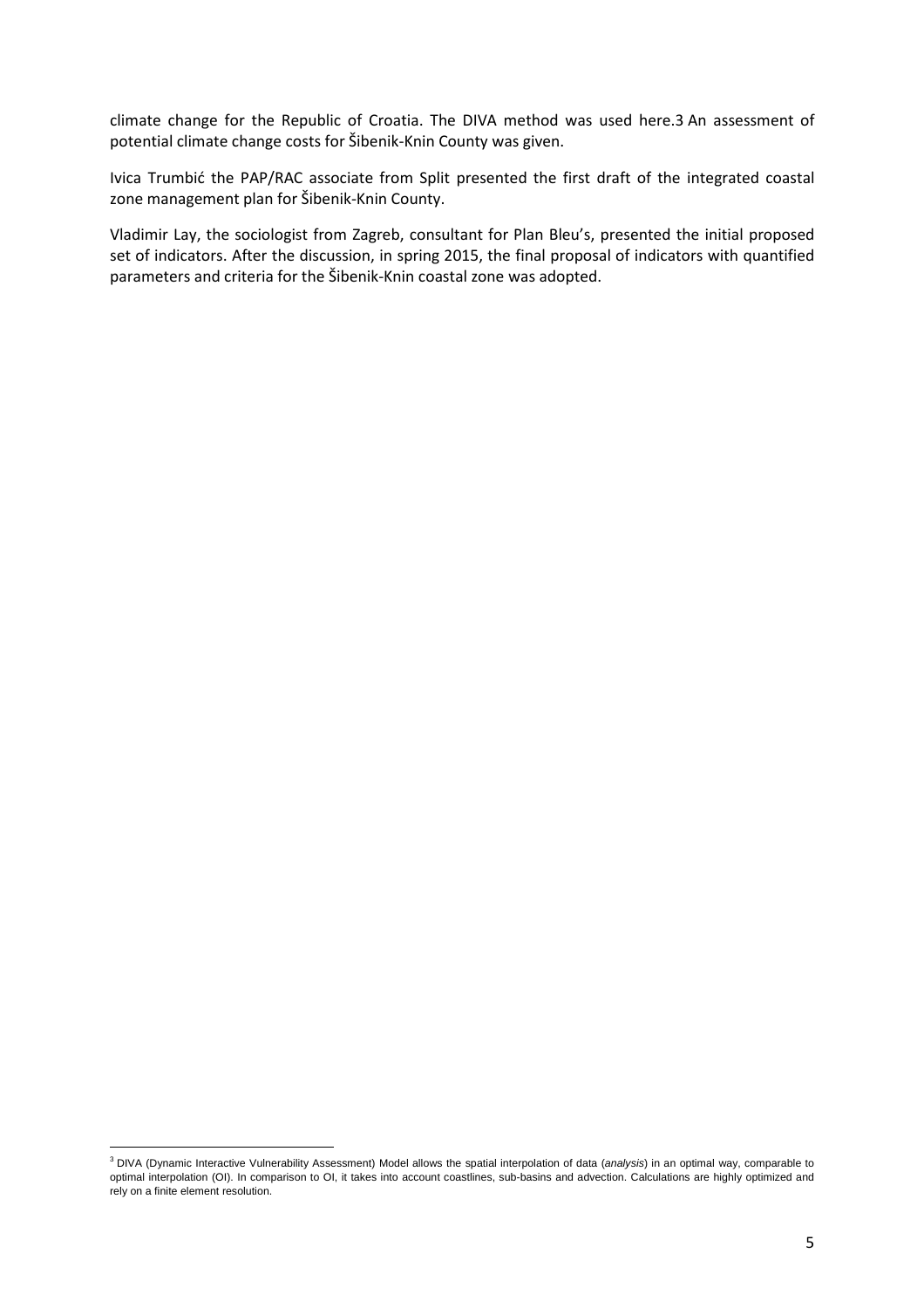## **II. '**Climagine**' Workshop 4: goals and expectations**

## The basic goals of the "Climagine 3" were:

The main objective of the "Climagine 4" was to finalize the proposal of basic indicators for the coastal zone sustainable development. The proposal of the dimensions and indicators was initiated during the "Climagine 3" workshop.

The aim was to define the final list of indicators which could then be quantified according to the capacities of the Croatian statistical data bases available for the local level. These measurable indicators with assigned "sustainability ratios" could serve as easy to read criteria for directing the Šibenik-Knin county coastal zone sustainable development.

In order to ensure attendance of the local participants at the "Climagine 4", in parallel with the invitation we asked the following specific questions in order to encourage the conversation.

- a. What is the relationship between the permanent residence and the "secondary residence" (holiday homes, apartments, etc. for tourism) which can be considered as a ceiling for comfortable living? There are several municipalities in your county with less than 25% of permanent residents. Some of the following questions should help you provide the answer to this question. Is the 25% permanent residents' ratio acceptable? Is it 50% or 75%? Such development patterns require infrastructure (water supply, drainage, waste management and the cultural offer as well) 3 to 4 times the size needed for the actual number of permanent residents. Can the adequate quality of living be achieved if the total annual costs are covered by such a small share of residents? Could the full booking of tourist capacities be achieved if the price of the tourist offer would include all these costs as well?
- b. How to stop the urbanisation process, and coastal settlements if it is certain that nowadays the apartment rental business for tourism is relatively the easiest way for a household to reach its economic goals? Excessive and aesthetically inappropriate building systematically diminishes the value of the entire coast line. How to make a decent living in the hinterland possible, and create conditions that will encourage people to stay and the young to populate the area? Is this, in fact, the main question that should be answered in order to find the key for coastal development? Can the coastal economy support the hinterland in a way that will guide both zones to sustainable development?
- c. The upcoming climate change will impact numerous economic sectors, especially the agriculture. While reflecting on the future local development, the question of food sovereignty arises. To guarantee access to locally produced quality food, both for tourists and locals is a strategically important matter. The droughts apart from impacting the agriculture can impact the landscape as well. Therefore, strategic thinking about issues related to water and finding appropriate solutions will become key for the sustainability in the conditions caused by climate change.
- d. Could the future, with higher summer temperatures, and droughts, which is a highly probable scenario, serve as a sound basis for developing the sun/sea/beach - oriented tourism.
- e. In the heat of August the access to energy supply will surely present a source of conflicts. The climate change will have a negative impact on the hydro-power sector during the summer season. On the other hand, the summer droughts will additionally lower the quantities of water needed for the biological minimum. This conflict will surely develop, and if we do not find a solution on time, both sides will suffer from very damaging effects.
- f. Heat and drought impacts will increase the risk of fires with each consecutive season. What else could be done? Are raising awareness about the dimensions of this problem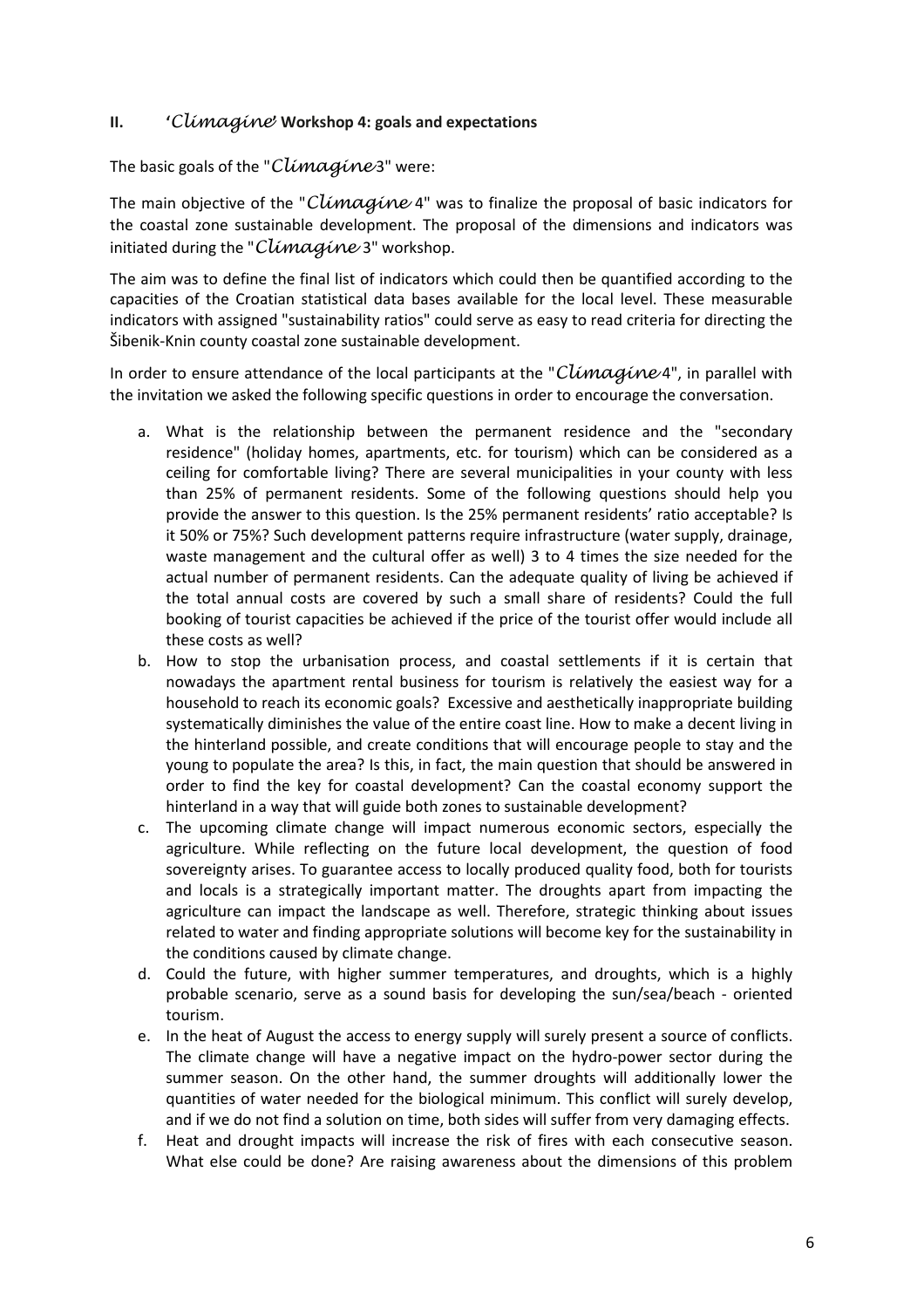and working on prevention the tasks of all who live and work in the Šibenik-Knin County area? Who will and how exactly tackle this matter?

The three introductory presentations created a basis for the workshop dialogue and the discussion. A relevant topic for the Šibenik-Knin county was introduced about the potential damages and costs from the rising sea level as one of the climate change effects.

At the Climagine 3 workshop, the initial list of dimensions and the first proposal of indicators for each of them were presented. At this workshop a step forward was made.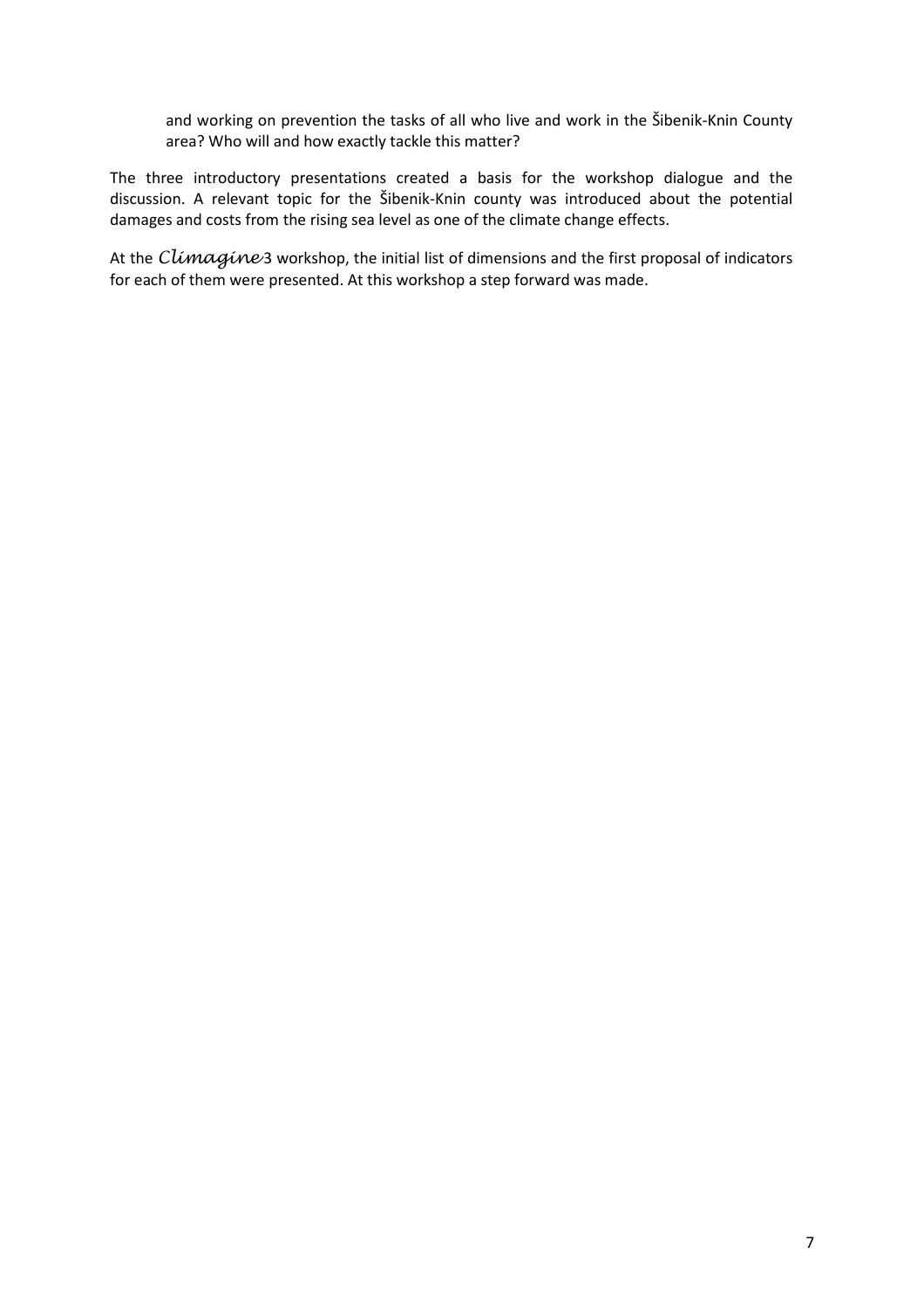## **III. Initial proposal of indicators and quantitative parameters**

At the  $Climaqine 4$  workshop, the dimension and indicator matrix was proposed, as well as, the initial proposal of quantitative parameters for the climate and general sustainable coastal zone development for Šibenik-Knin County.

This was merely a rough sketch of indicators and assigned parameters to foster the workshop discussion. Only after the workshop discussion and the analysis of available data the entire picture was finalized.

The initial proposed dimension and indicator matrix with the first proposal of empirical values for 2001, and 2011/2014 was the following: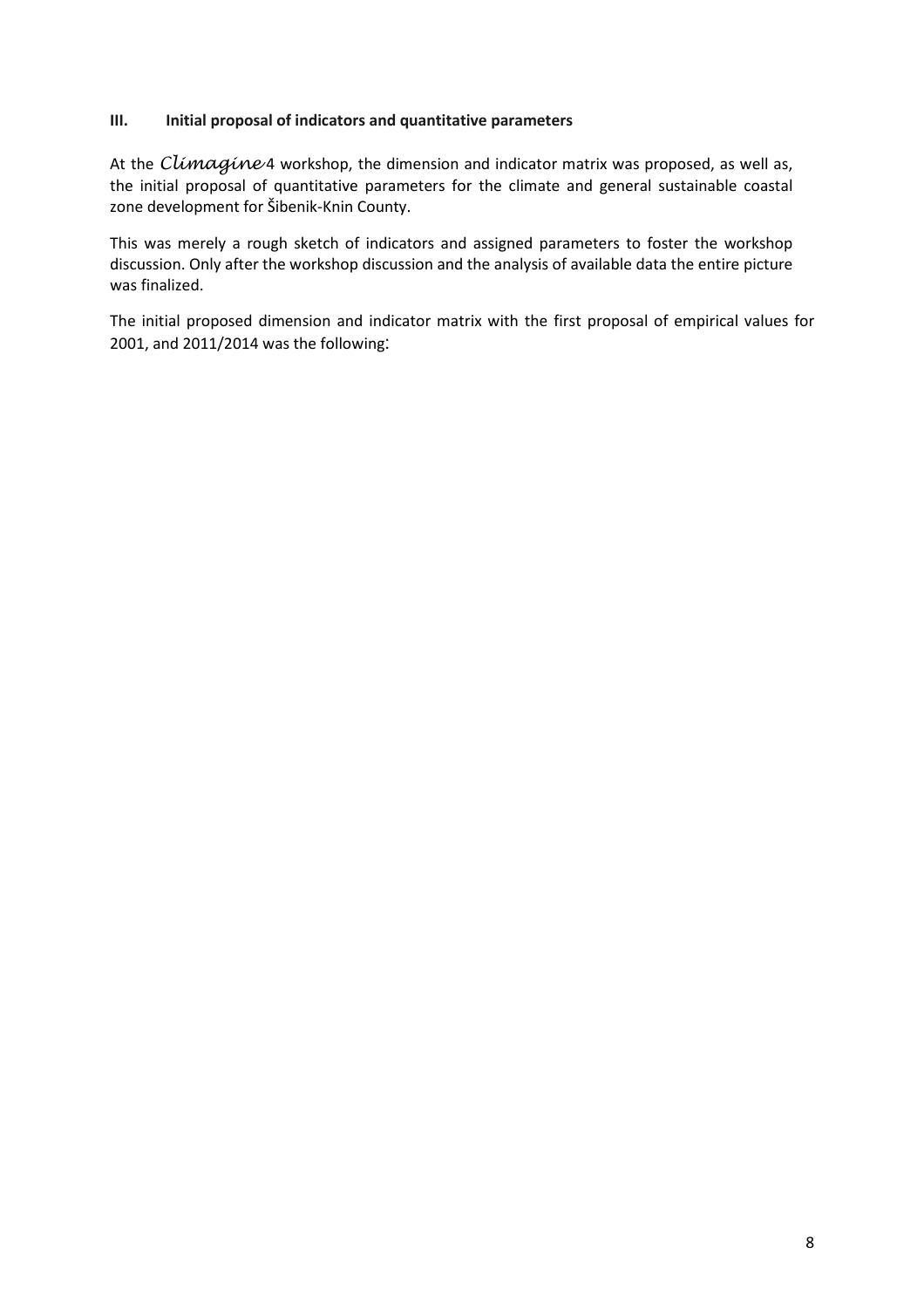| <b>Dimension</b>                                                     | Indicator                                                                                       | 2001                                                             | 2011/2014                                                        | Min.<br>sustainability | Max.<br>sustainability |
|----------------------------------------------------------------------|-------------------------------------------------------------------------------------------------|------------------------------------------------------------------|------------------------------------------------------------------|------------------------|------------------------|
|                                                                      | Apartments for perm. residence ratio in the<br>total No. of app. in CZ (%)                      | 66.92                                                            | 54.09                                                            |                        |                        |
| Physical<br>space                                                    | Population density in the CZ compared to the<br>density outside of the CZ                       | 4.11<br>(74,77 res/km2 in<br>CZ/18,20 res/km2 outside<br>the CZ) | 4.12<br>(72,48 res/km2 in<br>CZ/17,61 res/km2 outside<br>the CZ) |                        |                        |
|                                                                      | Ratio of employed in the entire working<br>population in CZ and outside CZ                      | 1.43<br>(32,99 % in CZ/25,45 %<br>outside CZ)                    | 1.40<br>(33,91 % in CZ/26,65 %<br>outside CZ)                    |                        |                        |
| People                                                               | High school, grammar school and higher<br>education graduates in 15+ popul. in<br>CZ/outside CZ | 1.37<br>(61,90 % in CZ/45,14 %<br>outside CZ)                    | 1.24<br>(71,12 % in CZ/57,36 %<br>outside CZ)                    |                        |                        |
| Water                                                                | Average annual consumption of water<br>resources (%)                                            | 9.0                                                              | 8.9                                                              | 1.0                    | 10.0                   |
|                                                                      | Average consumption of water resources in<br>August (%)                                         | 13.5                                                             | 13                                                               | 1.0                    | 10.0                   |
| Average connection to waste water<br>Sea<br>treatment facilities (%) |                                                                                                 | No information found                                             | 28.1                                                             |                        |                        |
| Energy                                                               | Average renewable energy in total energy<br>consumption in ŠKC <sup>1</sup>                     | No information found                                             | No information found                                             |                        |                        |
| Waste                                                                | Kilogramme per resident in ŠKC <sup>2</sup>                                                     | 313,28 (2005)                                                    | 406.0                                                            | $270,0^{5}$            | $330,0^{5}$            |

## **Table 1. The dimension and indicator matrix with proposed assigned empirical values for the years 2001 and 2011/20144**

<sup>&</sup>lt;sup>4</sup> Data for 2001 The initial point of measurement is unison. For the second point it was the year 2011. (the year of the census, same as 2001), but for some indicators we used 2014. This is not a<br>perfect solution, methodo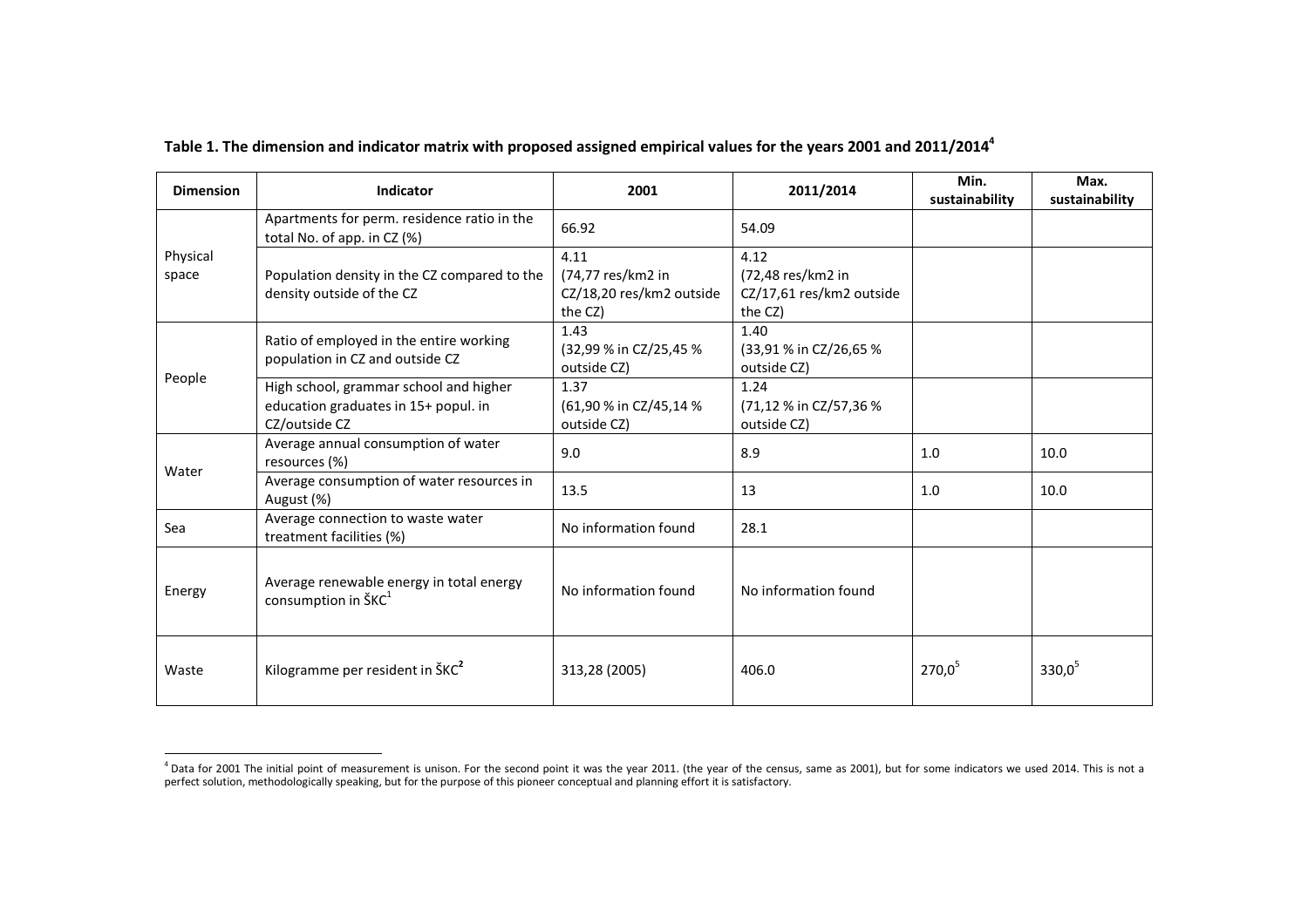| Soil         | Irrigated agric. land (ha)                                                 | 60,11 (2003)         | 120                  |  |
|--------------|----------------------------------------------------------------------------|----------------------|----------------------|--|
| Fires        | Annual fire site area size (ha)                                            | 6523, 53 (1994-2002) | 3656,31 (2003-2012)  |  |
| Biodiversity | Protected area ratio in relation to total in<br>CZ/outside CZ <sup>3</sup> | No information found | No information found |  |
| Air          | CO2 in ŠKC(tons/annually) <sup>4</sup>                                     | 1281,939 t/god       | No information found |  |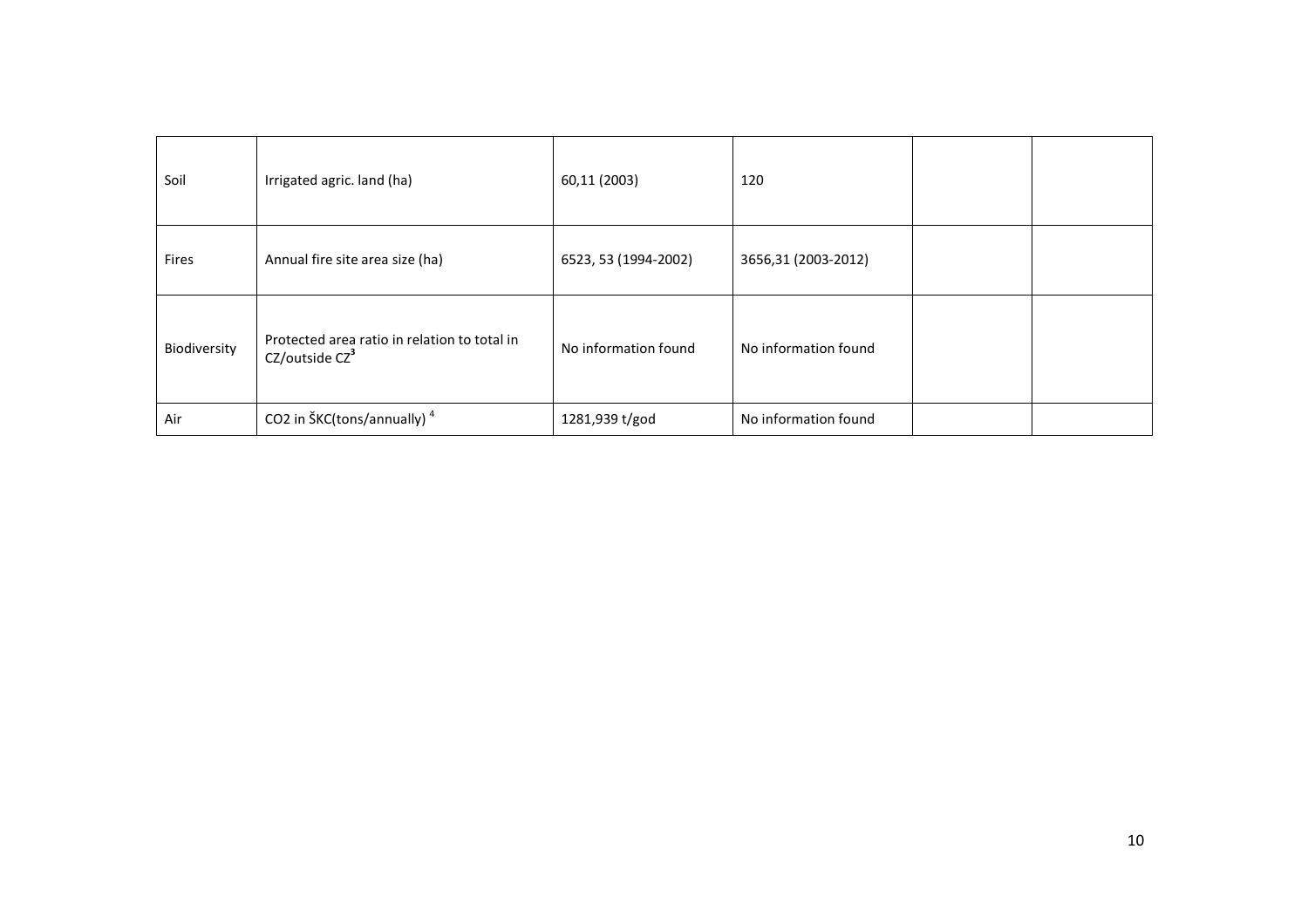At this level of discussion, the local team faced the problem of non-existing empirical data at the regional and national levels in Republic of Croatia. This called into question some dimensions, not theoretically, but comparatively, since adequate comparable data lacked for two time periods.

The task was to find empirical parameters in two time periods and reveal the trends of several dimensions of climate change and sustainable coastal zone development. The final point of this effort was to calculate "minimum sustainability", "maximum sustainability" and "sustainability ratio" parameters.

"The sustainability ratio" is a flexible indicator with an incorporated implied evaluation of the sustainable and unsustainable factors for the coastal zone development, both in the climate change and a broader development sense.

This indicator is the basis for determining acceptable empiric values for individual dimensions and indicators for the year 2030 with the purpose to support the development planning process. It is a planning horizon to be used as orientation, close enough to be convincing and far enough to make the local team thinks very precisely.

The list of participants (see Annex B) shows that 35 participants attended. The discussion which followed after the presentations was fruitful and useful and opened the path for the development of the final indicator list with quantified parameters.<sup>5</sup>

.<br>-

<sup>&</sup>lt;sup>5</sup> This occurred after the Climagine 4 workshop through cooperation between the Climagine Croatia process leader and PAP/RAC experts from Split who researched the quantitative values for individual indicators and who had an in-depth insight into the circumstances in the coastal zone.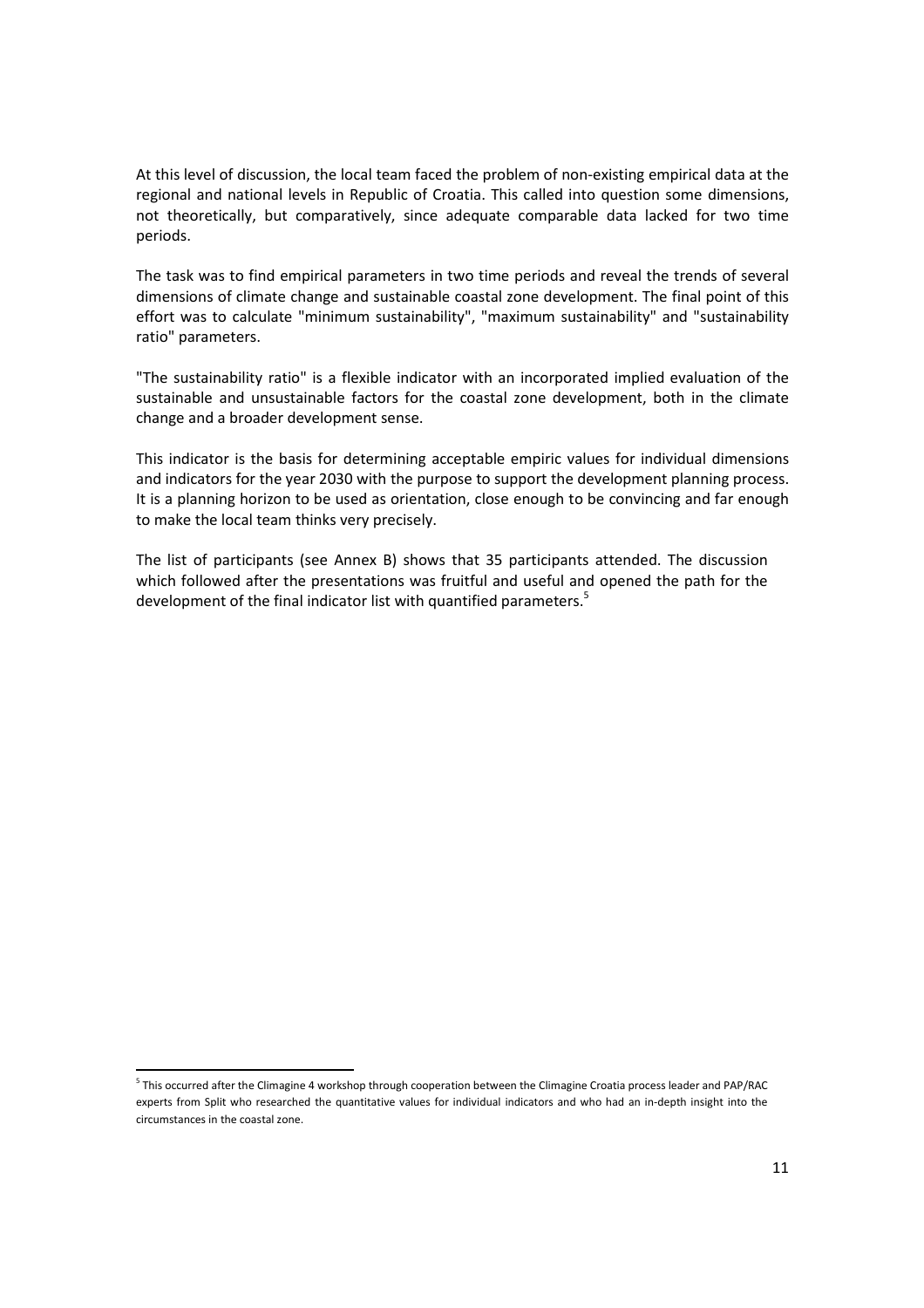## **IV. Final proposal of indicators for integrated coastal zone management in Šibenik-Knin County**

The Climagine workshops focused on climate variability and change. However, their role was to enrich the content and foster the creation of the integrated coastal zone management plan for Šibenik-Knin County.

From spring 2013 to spring 2015 this was achieved by setting up a participatory process which allowed local stakeholders to provide inputs and contributions which were taken into account, an attempt was, also, made to create analytically and research based criteria for the local coastal zone sustainable development.

The result of this analytical and research effort is the following dimension and indicator matrix with quantitative parameters, sustainability criteria (ratio) and assessment of acceptable empirical values for the year 2030.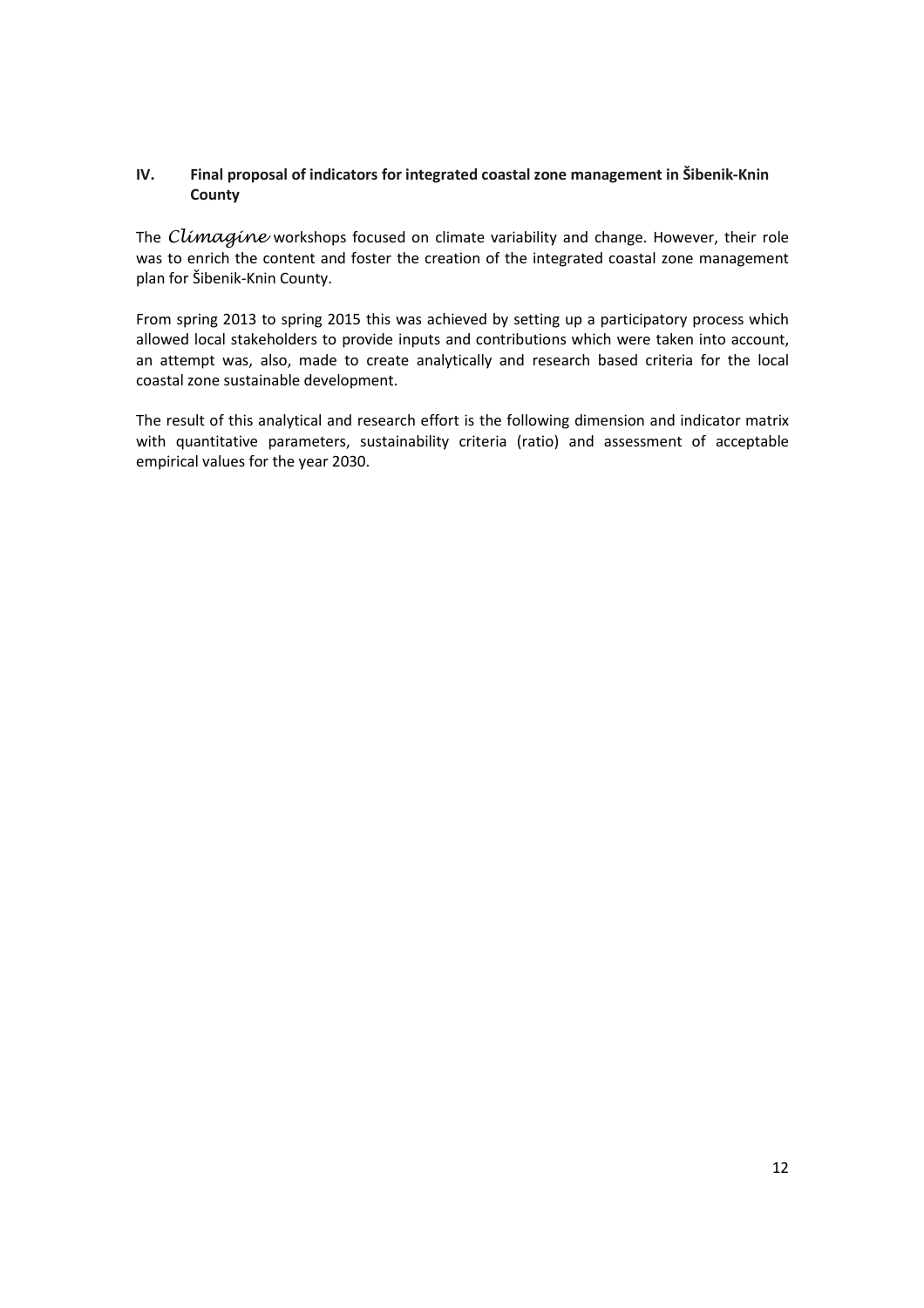## **Table 2. The final dimension and indicator matrix for the Šibenik-Knin County coastal zone sustainable development, with determined "sustainability ratios" and acceptable values for the year 2030**

| <b>Dimension</b>  | Indicator                                                                        | 2001                                                                        | 2014<br>(for physical<br>space and<br>people 2011)                   | Sustainability<br>ratio | 2030 | <b>Note</b>                                                                                                                                                                                                                                                                                                                                                                                                                  |
|-------------------|----------------------------------------------------------------------------------|-----------------------------------------------------------------------------|----------------------------------------------------------------------|-------------------------|------|------------------------------------------------------------------------------------------------------------------------------------------------------------------------------------------------------------------------------------------------------------------------------------------------------------------------------------------------------------------------------------------------------------------------------|
| Water             | Average annual<br>consumption of water<br>resources (%)                          | 9.0                                                                         | 8.9                                                                  | $1 - 10$                | 9.5  | Expert proposal - external associate Jure Margeta PhD                                                                                                                                                                                                                                                                                                                                                                        |
|                   | Average consumption of<br>water resources in<br>August (%)                       | 13.5                                                                        | 13                                                                   | $1 - 10$                | 18   | Expert proposal - Jure Margeta PhD                                                                                                                                                                                                                                                                                                                                                                                           |
| Sea               | Average connection to<br>public drainage system<br>(%)                           | 23,5 (2009)                                                                 | 28.1                                                                 | $55 - 65$               | 55   |                                                                                                                                                                                                                                                                                                                                                                                                                              |
| Fires             | Annual fire site area size<br>(ha)                                               | 6966 (1994-<br>2002)                                                        | 3656 (2003-<br>2012)                                                 | 1000-3000               | 1000 | External associate of the "Climagine" process Mr. Kević from the<br>112 Šibenik emergency rescue service said that "they could tolerate<br>3000 burned hectares annually and 30 million Croatian Kuna<br>annually."                                                                                                                                                                                                          |
| Energy            | Average renewable<br>energy in total energy<br>consumption in ŠKC                | 5.616<br>PJ (2006)                                                          | 6.046<br>PJ (2010)                                                   | 4300 - 5300             | 5300 | This is household consumption.<br>The Croatian Energy Strategy states that The Republic of Croatia is<br>setting a goal to lower direct energy consumption by 10% by 2020<br>compared to the average consumption in 2001. - 2005 Year. 15%<br>that was selected was taken from the 2006 value (because we use<br>2030 as the referral year) And out of that value (4776 PJ) +/- 10%<br>was taken to get the 4300-5300 range. |
|                   | Apartments for perm.<br>residence ratio in the<br>total No. of app. in CZ<br>(%) | 66.92                                                                       | 54.09                                                                | 60-80                   | 54   | The primary housing ratio can grow, but the progressive<br>development of tourism threatens it. For this reason the value 54%<br>for 2030 remains.                                                                                                                                                                                                                                                                           |
| Physical<br>space | Population density in<br>the CZ compared to the<br>density outside of the CZ     | 4.11<br>(74, 77)<br>res/km2 in<br>CZ/18,20<br>res/km2<br>outside the<br>CZ) | 4.12<br>(72,48 res/km2)<br>in CZ/17,61<br>res/km2<br>outside the CZ) | $1.8 - 2.2$             | 3.5  |                                                                                                                                                                                                                                                                                                                                                                                                                              |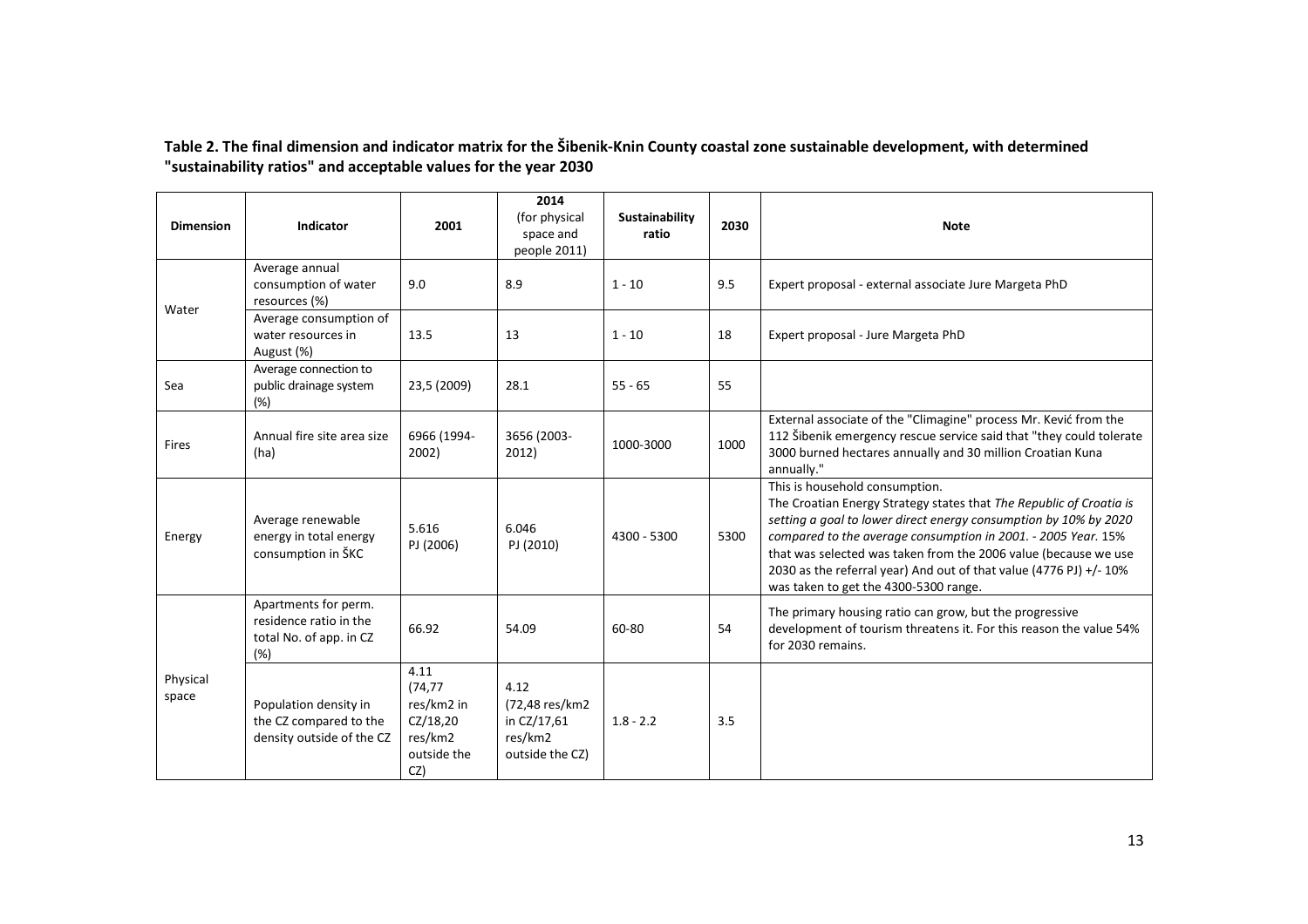| <b>Dimension</b> | Indicator                                                                        | 2001                                             | 2014<br>(for physical<br>space and<br>people 2011) | <b>Sustainability</b><br>ratio | 2030  | <b>Note</b>                                                                                                                                                                                                                                                                                                                        |
|------------------|----------------------------------------------------------------------------------|--------------------------------------------------|----------------------------------------------------|--------------------------------|-------|------------------------------------------------------------------------------------------------------------------------------------------------------------------------------------------------------------------------------------------------------------------------------------------------------------------------------------|
|                  | Ratio of employed in the<br>entire working<br>population in CZ and<br>outside CZ | 1.43<br>(32,99 % in<br>CZ/25,45 %<br>outside CZ) | 1.40<br>(33,91 % in<br>CZ/26,65 %<br>outside CZ)   | $0.9 - 1.1$                    | 1.25  | This drop of ratios is very slow. Even if it were faster, it could hardly<br>reach the 1,1 ratio in 2030                                                                                                                                                                                                                           |
| People           | The ratio of highly<br>educated in population<br>aged 15+ in CZ/outside<br>CZ    | 1.37<br>(61,90 % in<br>CZ/45,14 %<br>outside CZ) | 1.24<br>(71,12 % in<br>CZ/57,36 %<br>outside CZ)   | $0.9 - 1.1$                    | 1.1   | In this case the drop of ratios is much faster                                                                                                                                                                                                                                                                                     |
| Nature           | Protected sea areas in<br>relation to total sea<br>areas (%)                     | 9.37                                             | 9.37                                               | $8 - 12$                       | 9.37  | This remained unchanged for decades, and the assumption was<br>made it will not change in the next 20 years. The Ecological<br>Network area will change, but it is not part of the calculation.                                                                                                                                    |
| protection       | Protected land areas in<br>relation to total sea<br>areas (%)                    | 15.86                                            | 15.86                                              | $15 - 19$                      | 15.86 | Same as in the previous column.                                                                                                                                                                                                                                                                                                    |
| Waste            | Kilogramme per resident<br>in ŠKC                                                | 228.3                                            | 388.6                                              | $270 - 330$                    | 495   | Estimates were provided for 2001<br>For the 2030, PAP/RAC experts took the population drop<br>projections for the Croatian Adriatic area by 2030 (Croatian<br>Statistical Institute) and the annual waste growth pace of 1%<br>(Waste management strategy of the SKC). So, the population is<br>dropping and the waste is growing. |
|                  | Kilogramme per resident<br>in CZ and outside CZ                                  | 1.47                                             | 2.13                                               | $1.35 - 1.65$                  | 1.65  | It is not realistic to expect that the consumption in CZ and in the<br>hinterland will be 1:1, due to tourism. Therefore we used 1,5:1 and<br>$+/- 10\% (1,35 - 1,65)$                                                                                                                                                             |
|                  | Irrigated agricultural<br>land (ha)                                              | 60,11 (2003)                                     | 120                                                | $200 - 240$                    | 200   |                                                                                                                                                                                                                                                                                                                                    |
| Soil             | Soil used for organic<br>plant production (ha)                                   | 140 (2008)                                       | 407 (2013)                                         | 800-1000                       | 800   | For the year 2016. the aim of the "National Action plan for the<br>development of the organic agriculture (2011-2016)" was to have<br>8% of land used for organic production compared to total<br>agricultural production (cca 900ha)                                                                                              |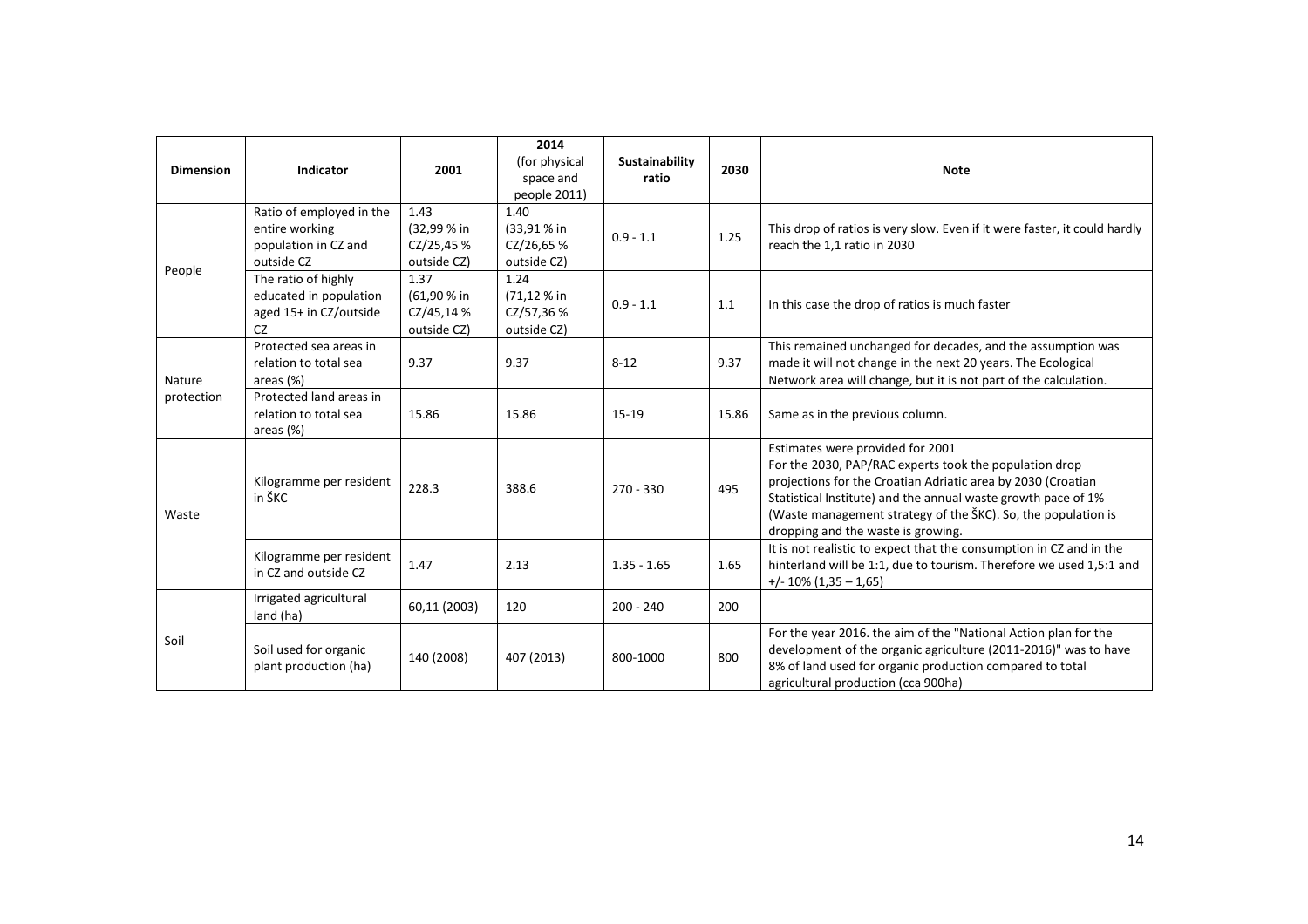| <b>Dimension</b>      | Indicator                                                                 |
|-----------------------|---------------------------------------------------------------------------|
| Water                 | 1 Average annual consumption of water resources (%)                       |
|                       | 2 Average consumption of water resources in August (%)                    |
| <b>Sea</b>            | 3 Average connection to waste water treatment facilities (%)              |
| <b>Fires</b>          | 4 Annual fire site area size (ha)                                         |
|                       | 5 Average renewable energy in total energy consumption                    |
|                       | 6 Apartments for permanent residence ratio in the total No. of app. in CZ |
| <b>Physical space</b> | $(\%)$                                                                    |
|                       | 7 Population density in the CZ compared to the density outside of the CZ  |
|                       | 8 Ratio of employed in the entire working population in CZ and outside    |
|                       | CZ                                                                        |
| People                | 9 High school, grammar school and higher education graduates ratio in     |
|                       | 15+ population in CZ/outside CZ                                           |
| <b>Environment</b>    | 10 Protected sea areas in relation to total sea areas (%)                 |
| protection            | 11 Protected land areas in relation to total land areas (%)               |
|                       | 12 Kilogramme per resident in ŠKC                                         |
| Waste                 | 13 Kilogramme per resident in CZ and outside CZ                           |
|                       |                                                                           |
|                       |                                                                           |
| Soil                  | 14 Irrigated agricultural land (ha)                                       |
|                       | 15 Soil used for organic plant production (ha)                            |

## **Table 3. The indicator numerical marks for the "amoebae" presentation**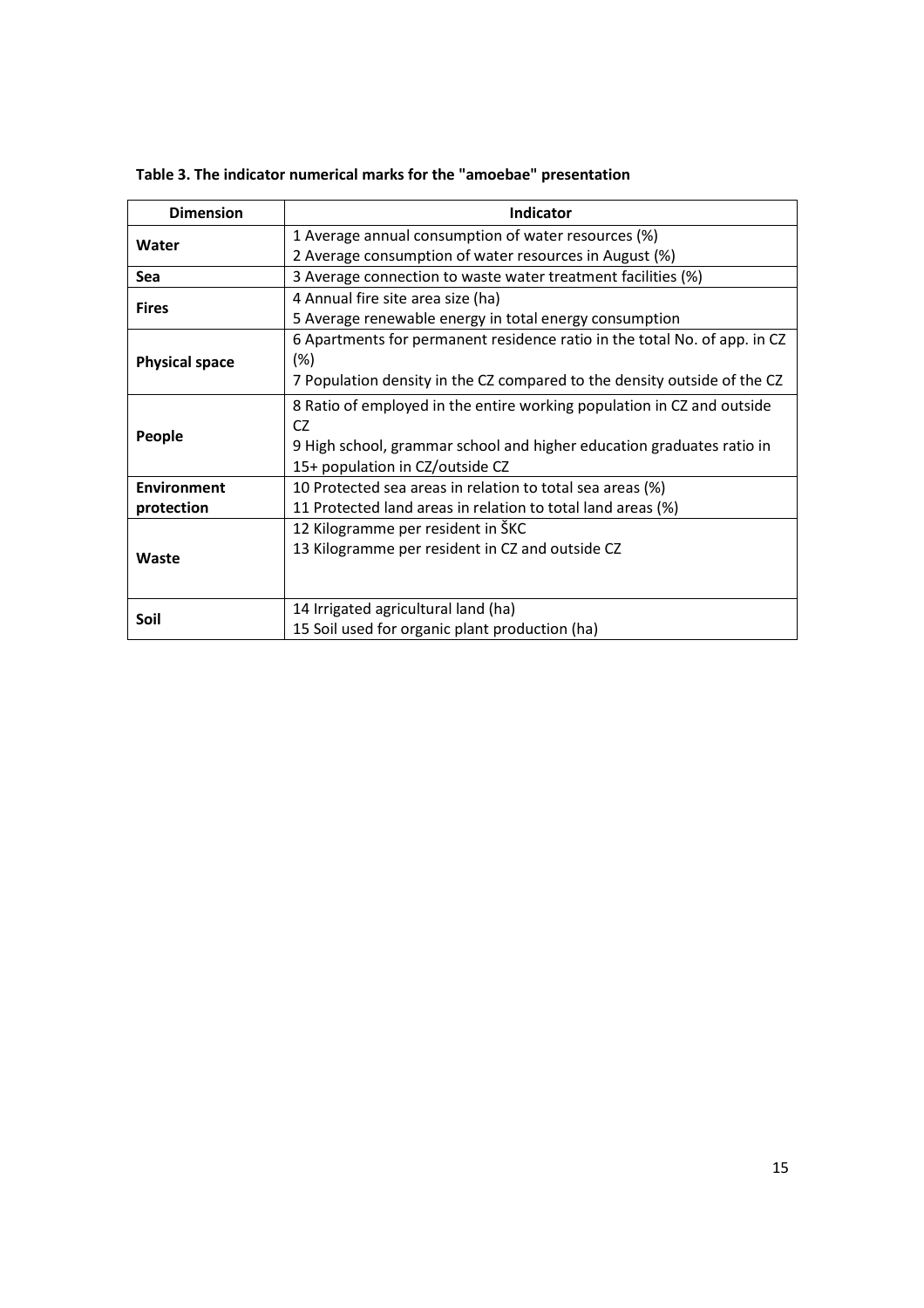## **Table 4. Numerical values for each indicator**

| <b>Dimension</b>          | Indicator                                                                                               | 2001   | 2011   | 2030  | <b>BoE</b><br><b>MIN</b> | <b>BoE</b><br><b>MIN</b> | Norm<br>low    | Norm<br>High | Norm<br>2001 | Norm<br>2011 | Norm<br>2030 | Norm B<br>oE Min | Norm B<br>oeMax |
|---------------------------|---------------------------------------------------------------------------------------------------------|--------|--------|-------|--------------------------|--------------------------|----------------|--------------|--------------|--------------|--------------|------------------|-----------------|
| Water                     | 1 Average annual consumption of water<br>resources (%)                                                  | 9      | 8,9    | 9,5   | $\mathbf{1}$             | 10                       | $-17$          | 28           | 0,58         | 0,58         | 0,59         | 0,4              | 0,6             |
|                           | 2 Average consumption of water resources<br>in August (%)                                               | 13,5   | 13     | 18    | $\mathbf{1}$             | 10                       | $-17$          | 28           | 0.68         | 0.67         | 0.78         | 0.4              | 0,6             |
| Sea                       | 3 Average connection to waste water<br>treatment facilities (%)                                         |        | 28,1   | 55    | 55                       | 70                       | 25             | 100          | 0,00         | 0,04         | 0,40         | 0.4              | 0,6             |
| <b>Fires</b>              | 4 Annual fire site area size (ha)                                                                       | 6966   | 3656   | 1000  | 1000                     | 3000                     | $-3000$        | 7000         | 1,00         | 0,67         | 0,40         | 0.4              | 0,6             |
| <b>Energy</b>             | 5 Average renewable energy in total<br>energy consumption                                               |        | 6046   | 5300  | 4300                     | 5300                     | 2300           | 7300         | 0,66         | 0,75         | 0,60         | 0.4              | 0,6             |
| <b>Physical</b>           | 6 Apartments for perm. residence ratio in<br>the total No. of app. in CZ (%)                            | 66,92  | 54,09  | 54,09 | 60                       | 80                       | 20             | 120          | 0,47         | 0,34         | 0,34         | 0,4              | 0,6             |
| space                     | 7 Population density in the CZ compared to<br>the density outside of the CZ                             | 4,11   | 4,12   | 3,5   | 1,8                      | 2,2                      | 1              | 3            | 1,00         | 1,00         | 1.00         | 0.4              | 0,6             |
| People                    | 8 Ratio of employed in the entire working<br>population in CZ and outside CZ                            | 1,43   | 1,4    | 1,25  | 0,9                      | 1,1                      | 0,5            | 1,5          | 0,93         | 0.90         | 0.75         | 0.4              | 0,6             |
|                           | 9 High school, grammar school and higher<br>education graduates ratio in 15+ popul. in<br>CZ/outside CZ | 1,37   | 1,24   | 1,1   | 0,9                      | 1,1                      | 0,5            | 1,5          | 0,87         | 0.74         | 0.60         | 0,4              | 0,6             |
| Environment<br>protection | 10 Protected sea areas in relation to total<br>sea areas (%)                                            | 9,37   | 9,37   | 9,37  | 8                        | 12                       | $\Omega$       | 20           | 0.47         | 0.47         | 0.47         | 0.4              | 0,6             |
|                           | 11 Protected land areas in relation to total<br>land areas (%)                                          | 15,86  | 15,86  | 15,86 | 15                       | 19                       | $\overline{7}$ | 27           | 0,44         | 0.44         | 0.44         | 0.4              | 0,6             |
|                           | 12 Kilogramme per resident in ŠKC                                                                       | 228,32 | 388,58 | 495   | 270                      | 330                      | 150            | 450          | 0,26         | 0,80         | 1,00         | 0,4              | 0,6             |
| Waste                     | 13 Kilogramme per resident in CZ and<br>outside CZ                                                      | 1,47   | 2,13   | 1,65  | 1,35                     | 1,65                     | 0,75           | 2,25         | 0,48         | 1,00         | 0.60         | 0.4              | 0,6             |
|                           | 14 Irrigated agricultural land (ha)                                                                     | 60,11  | 120    | 220   | 200                      | 240                      | 120            | 320          | 0,00         | 0,00         | 0,50         | 0,4              | 0,6             |
| Soil                      | 15 Soil used for organic plant production<br>(ha)                                                       | 140    | 407    | 800   | 800                      | 1000                     | 400            | 1400         | 0,00         | 0,00         | 0,40         | 0,4              | 0,6             |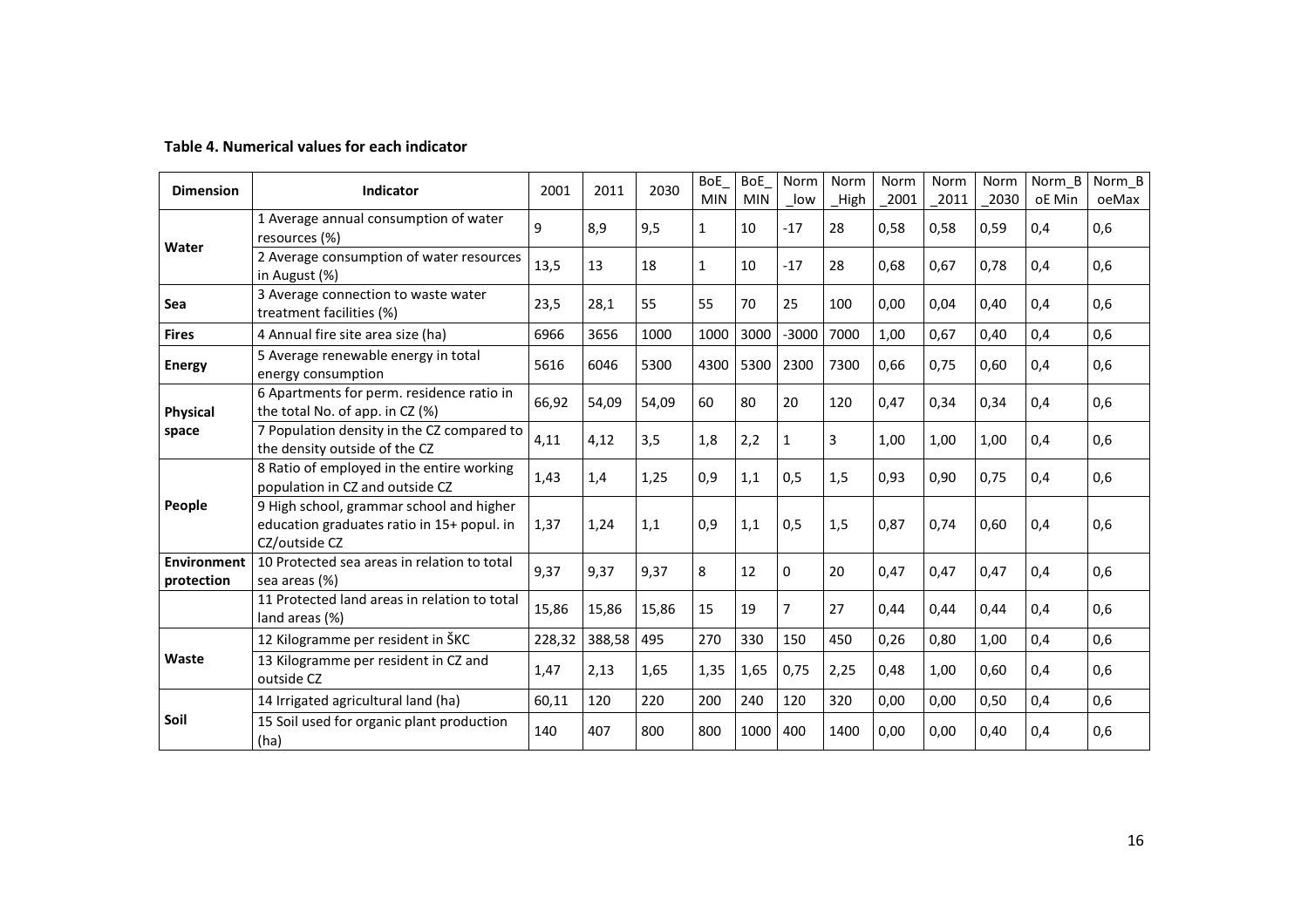Based on these empirical values, and their trends in the 2001 - 2011/14 period, the so-called "amoebae" graphic presentations were created.



**Figure 1. Amoebae graphical presentation for 2001**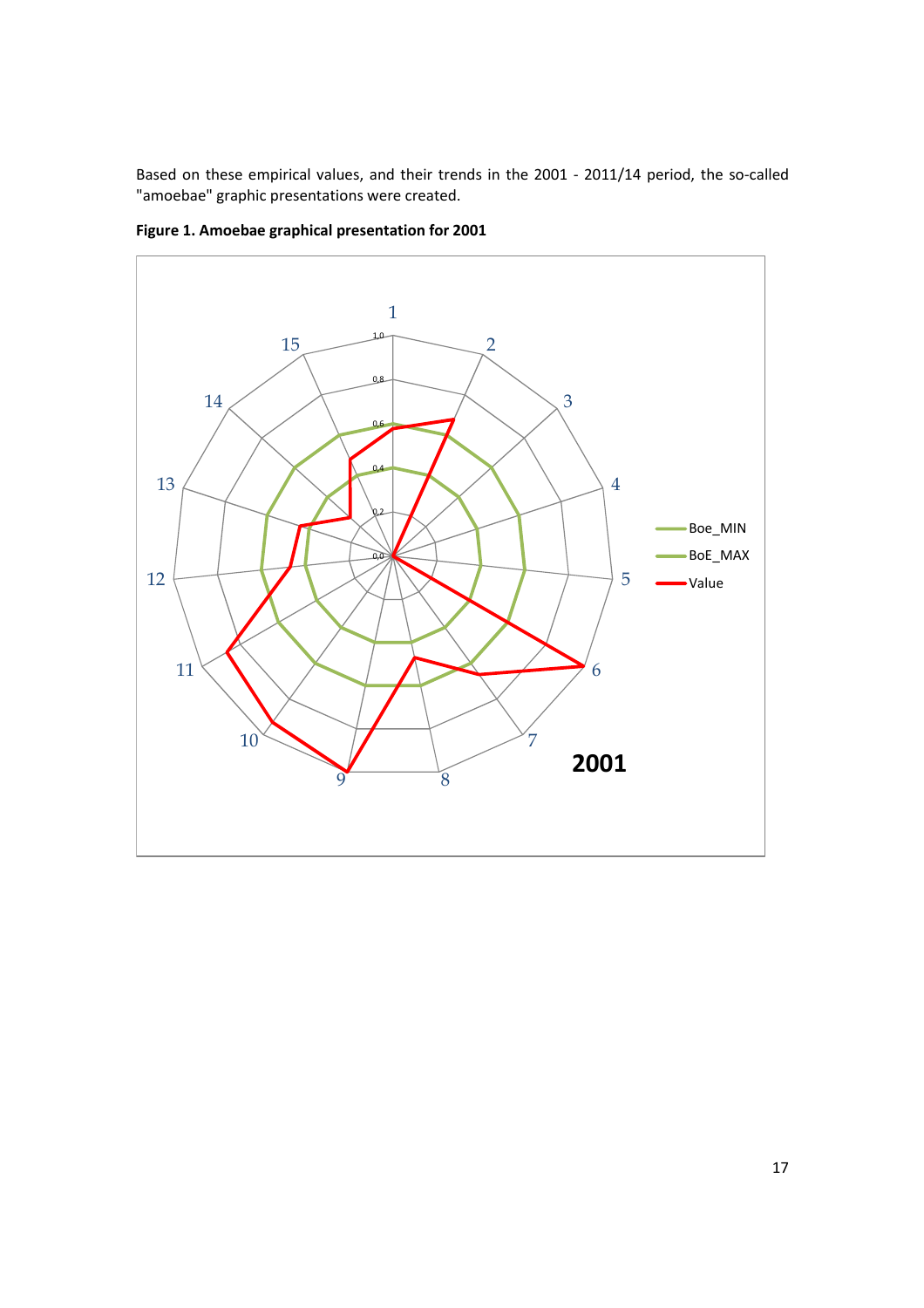

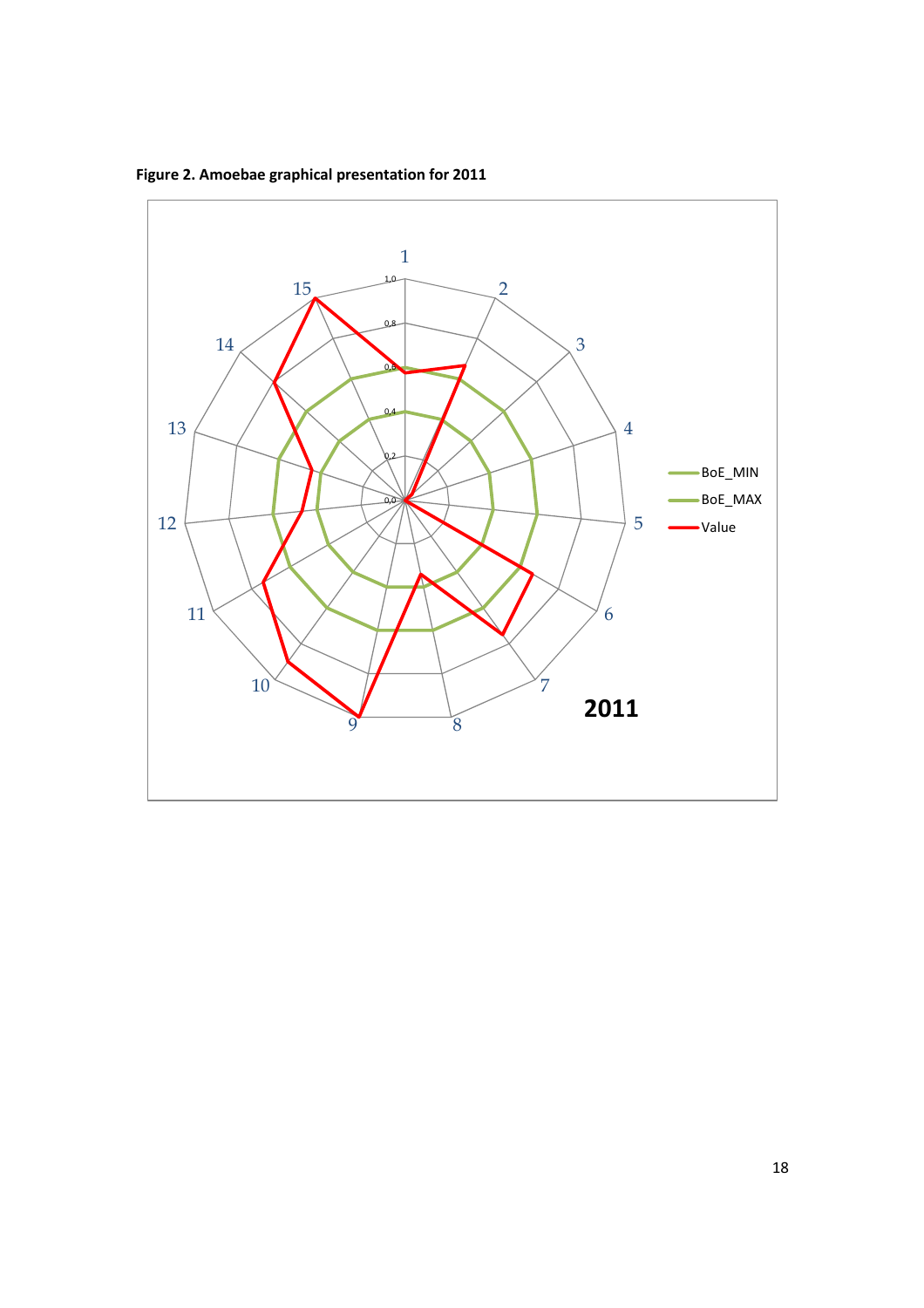**Figure 3. Amoebae graphical presentation for 2030** 

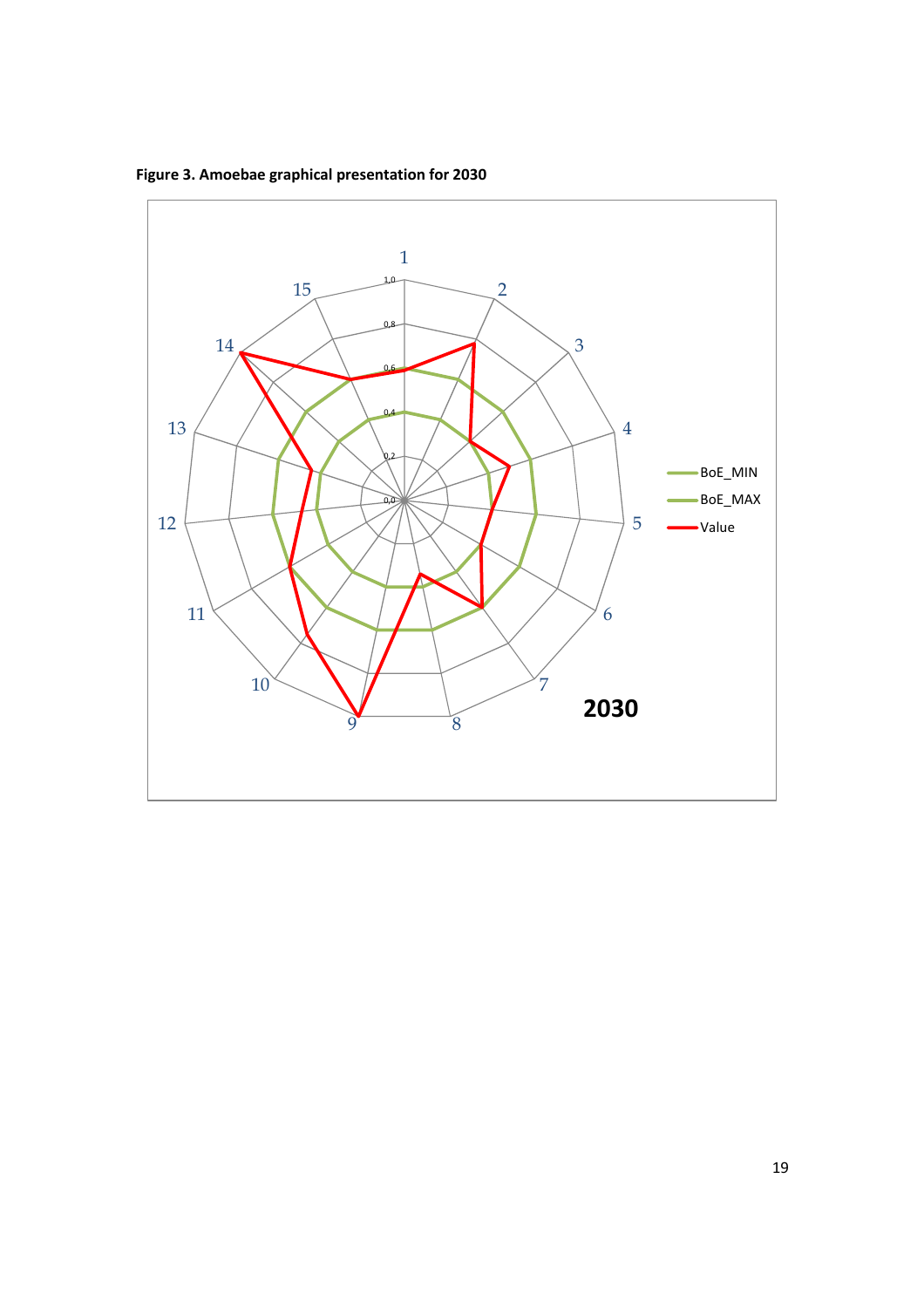## **V. Short Concluding Remarks**

The Climagine workshops focused on climate variability and change impacts on coastal zone. In the course of the creation of the integrated coastal zone development plan for ŠKC, problems, topics and criteria regarding the sustainability of the local coastal zone development were discussed.

The Climagine process had two main dimensions:

- a. Initiating and fostering local stakeholders' participation in the discussions on the topics of climate change and the sustainable development of County's coastal zone.
- b. The analytical and research effort conducted in cooperation with the creators of the "Integrated coastal zone management plan for Šibenik-Knin County", with an aim to determine empirical parameters and sustainability criteria to serve as an orientation and planning horizon for the year 2030.

The result of this analytical and research based effort is the above presented dimension and indicator matrix with quantitative parameters, sustainability criteria (ratio) and assessment of acceptable empirical values for the year 2030.

In that sense the "Climagine Croatia" process fulfilled its aim and purpose and with its specific findings, it was able to produce some crucial baseline data for the final draft of the integrated coastal zone management plan for Šibenik-Knin County.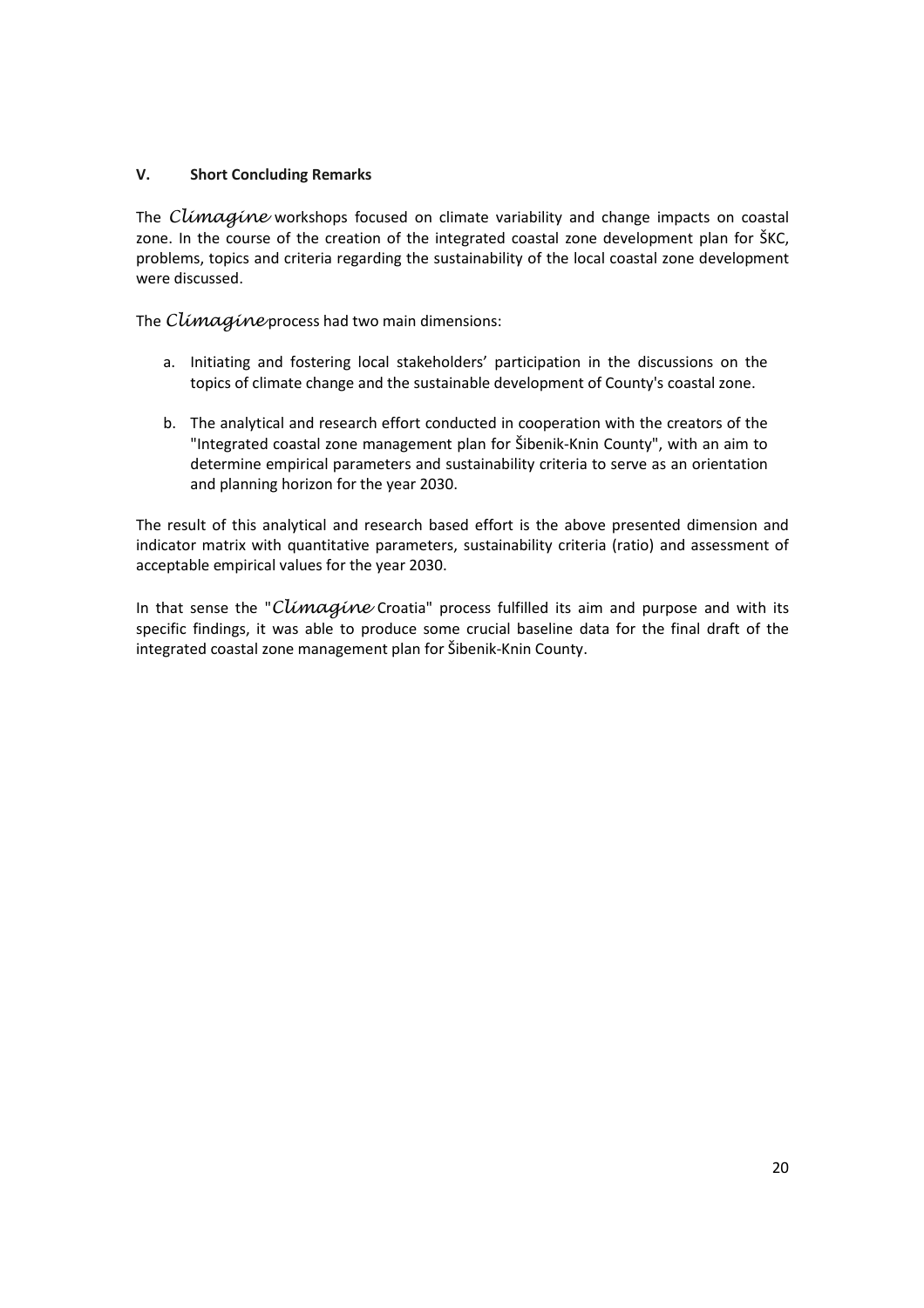## **VI. Annexes**

## **a. Agenda of** Climagine **4 workshop**



Integracija klimatske varijabilnosti i promjena u obalne planove i nacionalne obalne strategije

# Obalni plan Šibensko-kninske županije

s posebnim naglaskom na klimatsku varijabilnost i promjene<sup>1</sup>

17.4.2015.

#### **PROGRAM**

| 09:00 - 09:30   | Registracija učesnika                                                       |
|-----------------|-----------------------------------------------------------------------------|
| 09:30 - 09:40   | Otvaranje radionice i pozdravni govor (Šibensko-kninska županija)           |
|                 | Pozdravni govor (PAP/RAC, gđa. Željka Škaričić, g. Vladimir Lay)            |
|                 | Procjena mogućih šteta od podizanja razine mora i klimatskih promjena       |
| 09: 40 - 10:40  | Procjena šteta od podizanja razine mora za Republiku Hrvatsku (DIVA)        |
|                 | Procjena mogućih troškova od klimatskih promjena za Šibensko-kninsku        |
|                 | županiju (BC3 Bilbao, g. Anil Markandya)                                    |
|                 | Diskusija                                                                   |
|                 | Obalni Plan ŠKŽ: Prvi Nacrt Plana                                           |
| $10:40 - 11:40$ | Prvi Nacrt Plana (g. Ivica Trumbić)                                         |
|                 | Diskusija                                                                   |
|                 |                                                                             |
| 11:40 - 12:00   | Pauza za kavu                                                               |
|                 |                                                                             |
|                 | Climagine                                                                   |
| $12:00 - 14:00$ | Prijedlog indikatora i Climagine "ameba" (g. Vladimir Lay)                  |
|                 | Diskusija                                                                   |
| $14:00 - 15:00$ | Pauza za ručak                                                              |
|                 |                                                                             |
|                 | Climagine - Obalni Plan ŠKŽ (g. V. Lay, g. I. Trumbić, gđa. D. Povh Škugor) |
| 15:00 - 16:30   | Prijedlozi, preporuke i rješenja za upravljanje obalnim područjem           |
|                 |                                                                             |

<sup>&</sup>lt;sup>1</sup> Za učesnike koji dolaze iz Splita bit će organiziran autobus s polaskom u 7.30 s autobusne stanice u Sukošanskoj.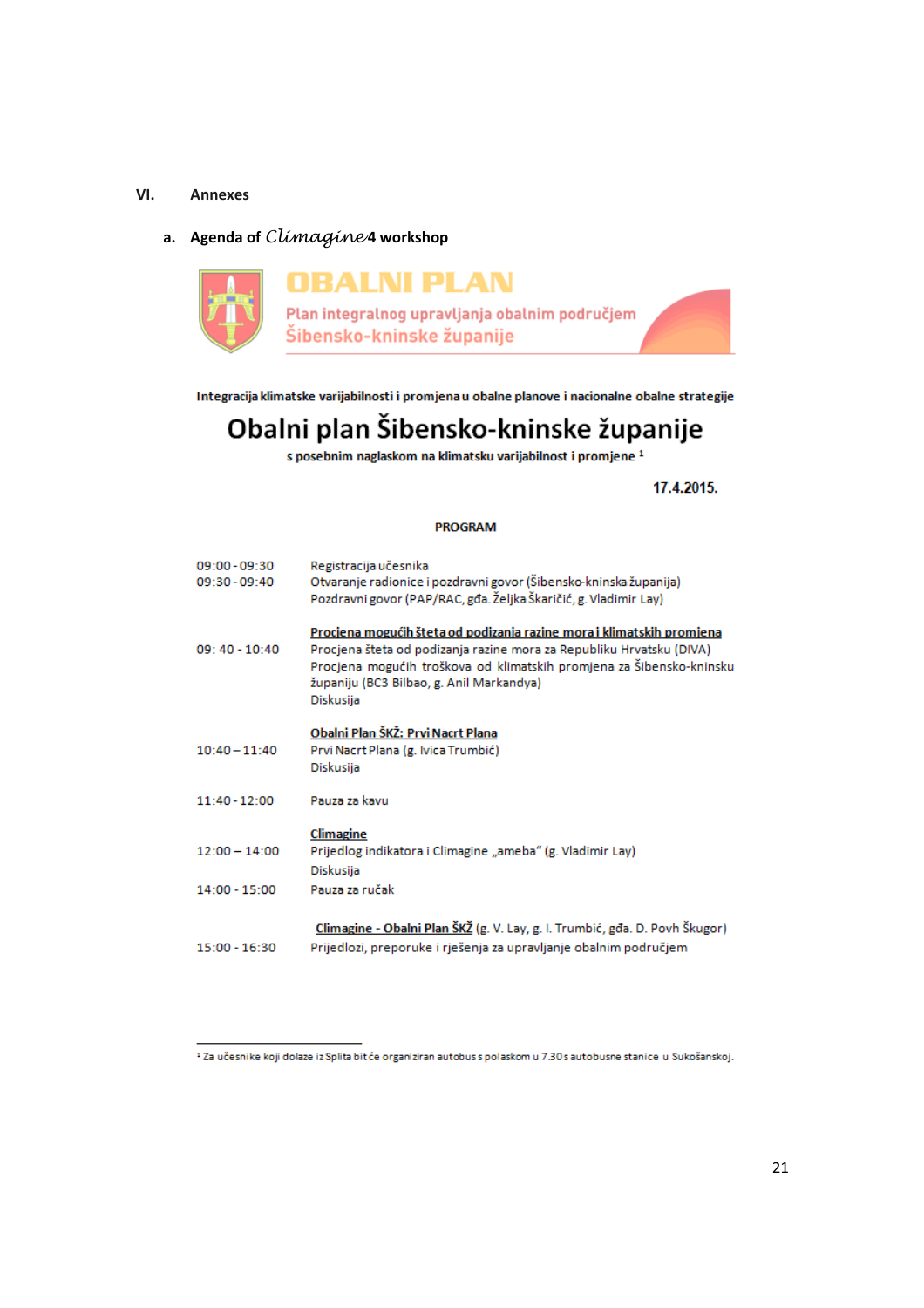## **b. List of participants**

## **1.gđa Nikolina Aras**

Lučka Uprava Šibensko-kninske županije Draga 14 22000 Šibenik Tel: 022 219852 E-mail: nikolina.aras@cpa-sibenik-knin.hr

#### **2. gđa. Anita Babačić Ajduk**

Ravnatelj, JU za upravljanje zaštićenim prirodnim područjima i drugim zaštićenim prirodnim vrijednostima na području Šibensko-kninske županije Prilaz tvornici 39 22 000 Šibenik Tel: 022 218462 / Faks: 022 218331 E-mail: ababacic@zpv-sibenik.hr

## **3.gđa Lidija Bralić,dipl. oec.**

Viša savjetnica za pomorstvo i koncesije Upravni odjel za pomorstvo, promet i otočni razvoj 22000 Šibenik Tel: 022 / 460-739 E-mail : lidija.bralic@skz.hr

## **4. g. Neven Bujas**

Hrvatske vode 22000 Šibenik Tel: 022 354 613 E-mail: neven.bujas@voda.hr

## **5.g. Matija Bumbak**

Pročelnik Grad Šibenik Upravni odjel za gospodarstvo,poduzetništvo i razvoj Trg palih branitelja Domovinskog rata I 22000 Šibenik Tel: 022 431 035 E-mail: matija.bumbak@sibenik.hr

## **6. g. Neven Cukrov,**

Znanstveni suradnik Zavod za istraživanje mora i okoliša Laboratorij za fizičku kemiju tragova Institut Ruđer Bošković Martinska bb 22000 Šibenik E-mail: ncukrov@irb.hr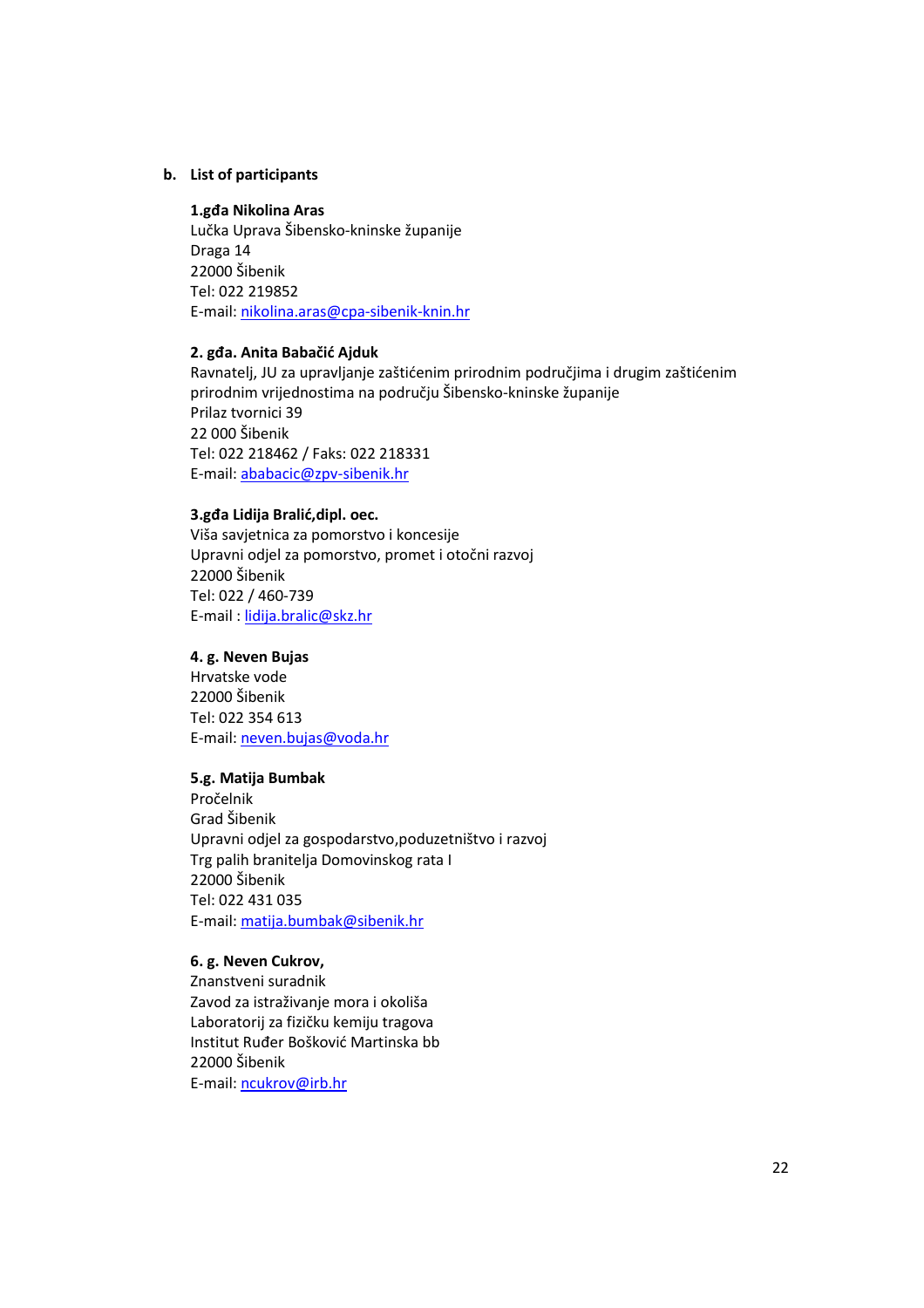## **7.g. Marko Čule**

Javna ustanova Zavod za prostorno uređenje Šibensko-kninske županije Vladimira Nazora 14 22000 Šibenik Tel: 022 217255 / Fax: 022 217256 E-mail: zavod-za-prostorno-uredjenje@si.t-com.hr

## **8.gđa. Tina Dragutin Barić**

Javna Ustanova za upravljanje zaštićenim prirodnim područjima i drugim zaštićenim prirodnim vrijednostima na području Šibensko – kninske županije Adresa: Prilaz tvornici 39 22 000 Šibenik Tel: 022 218462 / Faks:022 218331 e-mail: zastitaprirode@zpv-sibenik.hr

## **9.g. Darko Dukić**

županijski vatrogasni zapovjednik **Vatrogasna zajednica Šibensko-kninske županije** Ivana Meštrovića 11 D 22000 Šibenik, tel/mob: 022/485-570, 098/266-000 e-mail: vzz-sibenik@si.t-com.hr

## **10. gđa Danijela Erceg**

Voditeljica odjela za preventivne i planske poslove Područni ured za zaštitu i spašavanje Šibenik Velimira Škorpika 5 22000 Šibenik Tel: 022 347425 E-mail: sibenik112@duzs.hr

## **11.gđa Zrinka Erceg,**

Šibensko Kninska županija, 22000 Šibenik

#### **12.gđa Jadranka Fržop**

Pročelnica, Upravni odjel za pomorstvo, promet, otočni i područni razvoj Šibensko-kninska županija Trg Pavla Šubića I. br. 2 22000 Šibenik Tel: 022 460741 / Faks: 022 460752 E-mail: pomorstvo@skz.hr

## **13.g. Goran Grguričin**

Udruga Otočni sabor Petra Zoranića 1/III 23000 Zadar Tel: 023 / Faks: 023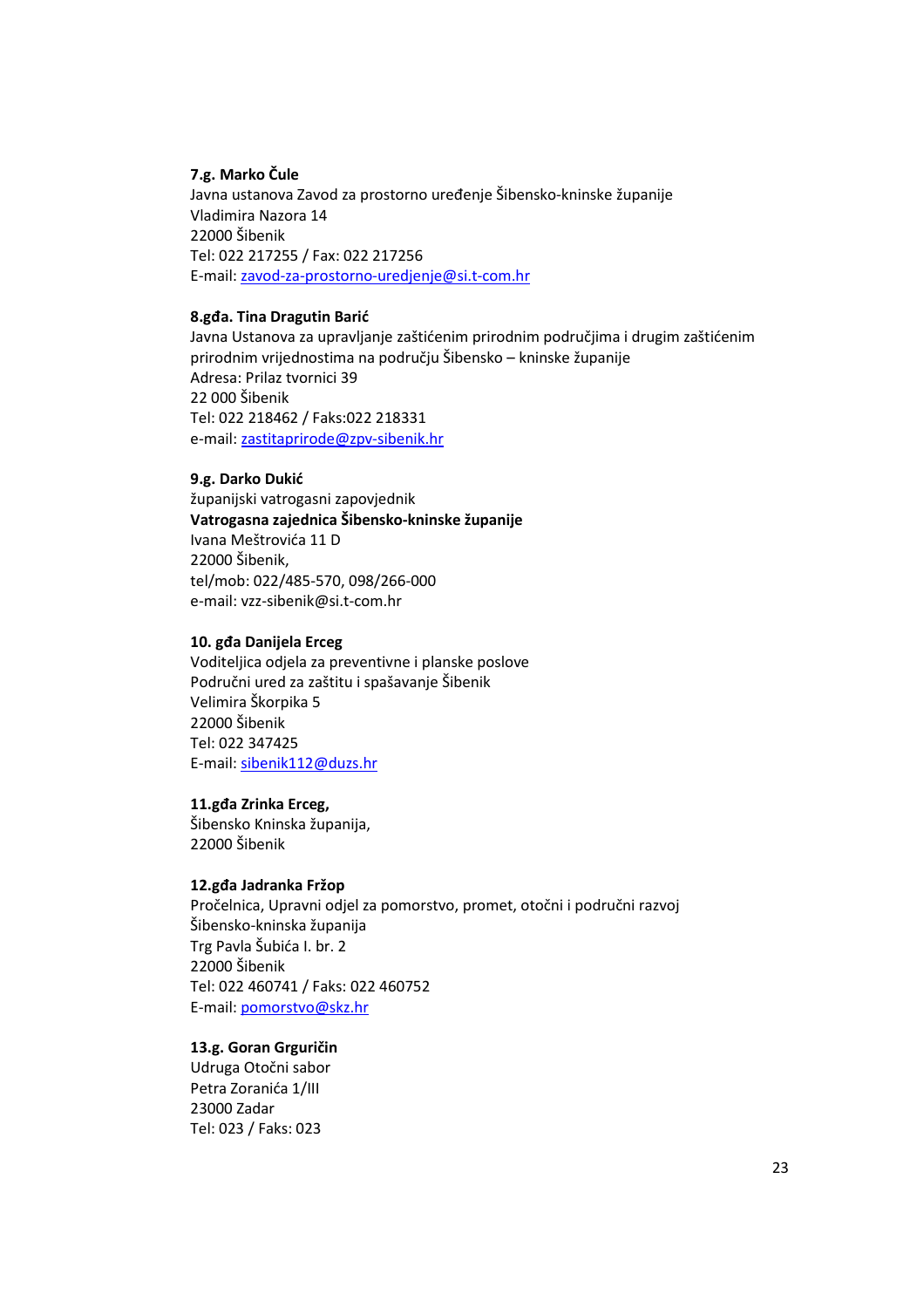Mob: 098-336909 E-mail: goran.grguricin@si.t-com.hr http://www.otoci.hr/

## **14.g. Milovan Kević**

Pročelnik, Državni Ured za Zaštitu i Spašavanje - Područni ured za zaštitu i spašavanje Šibenik Velimira Škorpika 5 22000 Šibenik Tel: 022 347240 / Faks: 022 347244 E-mail: sibenik112@duzs.hr

## **15.gđa. Sanja Kljajić**

Javna ustanova za prostorno uređenje Šibensko-kninske županije Vladimira Nazora 14 22000 Šibenik Tel: 022 217255 / Faks: 022 217256 E-mail: zavod-za-prostorno-uređenje@si.htnet.hr

#### **16.gđa Živana Lambaša Belak**

Viša savjetnica za zaštitu okoliša Upravni odjel za zaštitu okoliša i komunalne poslove Šibensko-kninska županija Trg Pavla Šubića I. br. 2 22000 Šibenik Tel: 022 460745 / Fax: 022 460754 E-mail: zivana.lambasa.belak@sibensko-kninska-zupanija.hr

## **17.g. Vladimir Lay**

Ekspert Plavog Plana Travanjska 19 10000 Zagreb Tel: 01 3872872 E-mail: lay.vladimir@gmail.com

#### **18.g. Damir Lučev**

Javna ustanova za prostorno uređenje Šibensko-kninske županije Vladimira Nazora 14 22000 Šibenik Tel: 022 217255 / Faks: 022 217256 E-mail: zavod-za-prostorno-uređenje@si.htnet.hr

**19.g. Marko Lugović**  pročelnik Grad Vodice Ive Čače 8 22211 Vodice Tel: 022-444911 E-mail: gradonacelnica@grad-vodice.hr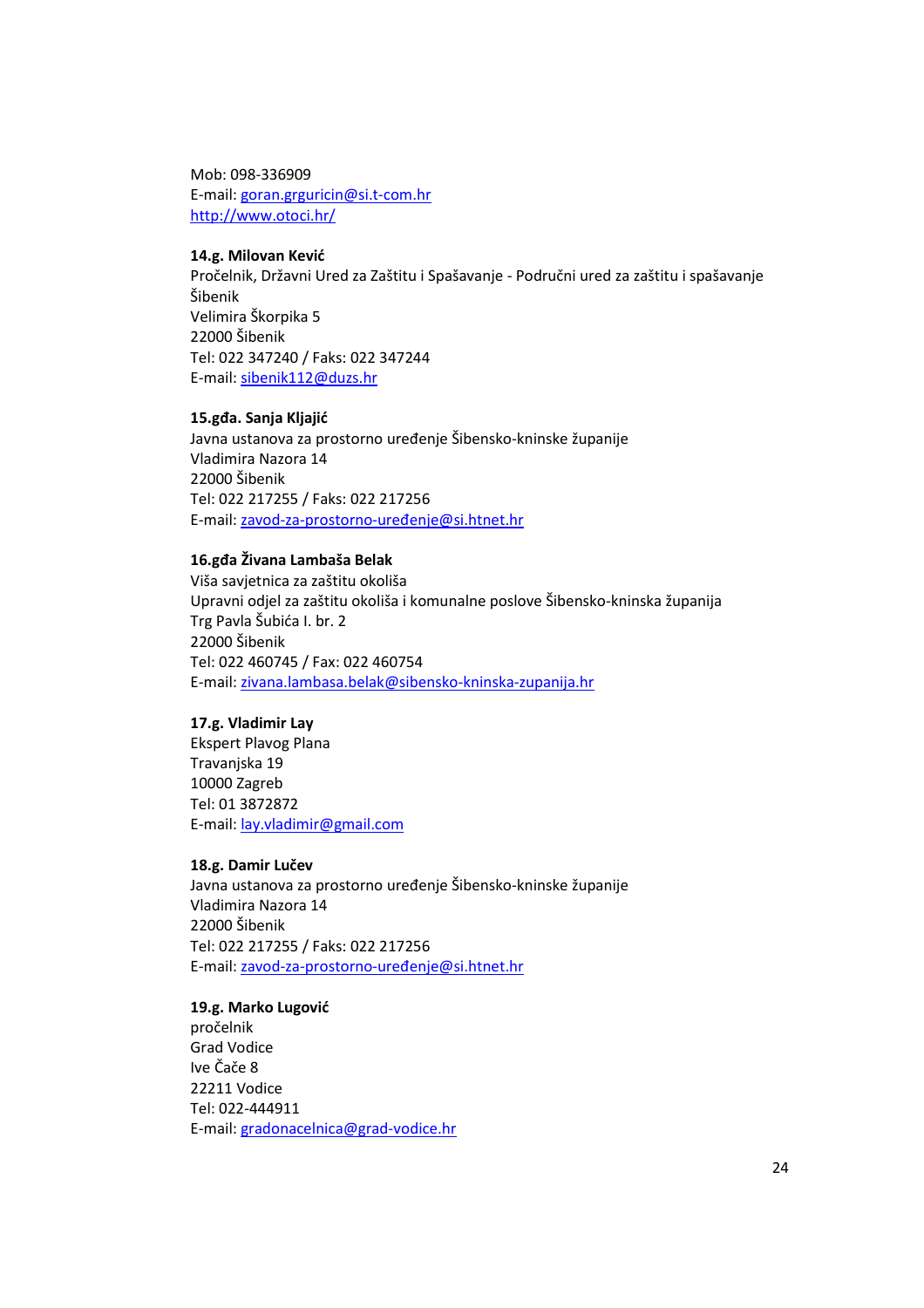## **20.g. Nebojša Makarin**

Lučka Uprava Šibensko-kninske županije Draga 14 22000 Šibenik Tel: 022 219852 E-mail: nebojsa.makarin@cpa-sibenik-knin.hr

## **21.g. Anil Markandya**

*BC3* Basque Centre for Climate Change Maximo Aguirre 7E Bilbao 48011 SPAIN E-mail: anil.markandya@bc3research.org

#### **22.gđa. Martina Markov**

Predsjednica Pijaca Društva seoske izobraženosti bb 22243 Murter Tel/Fax: 022-434827 E-mail: mail@argonauta.hr

#### **23.gđa Sanja Slavica Matešić**

Pročelnica Šibensko-kninska županija Upravni odjel za zaštitu okoliša i komunalne poslove Tel: 022 460748 / Faks: 022 460754 E-mail: okolis.komunalno@skz.hr

## **24.g. Stipe Mudrovčić**

Ravnatelj Zavod za prostorno uređenje Ličko – senjske županije Adresa: dr. Franje Tuđmana 4, 53 000 Gospić Tel. + 385 (0) 53 588-214 /Fax.+ 385 (0) 53 588-286 E-mail: zavod@licko-senjska.hr

#### **25.gđa. Branka Novoselić Belamarić**

Upravni odjel za prostorno planiranje i zaštitu okoliša, Gradska uprava grada Šibenika Trg palih branitelja Domovinskog rata 1 22000 Šibenik Tel. 022 431067 / Faks: 022 431099 E-mail: branka.belamaric@sibenik.hr

## **26.gđa. Daria Povh Škugor**

Centar za regionalne aktivnosti PPA Kraj Sv. Ivana 11 21000 Split Tel: 021 340478 E-mail: daria.povh@paprac.org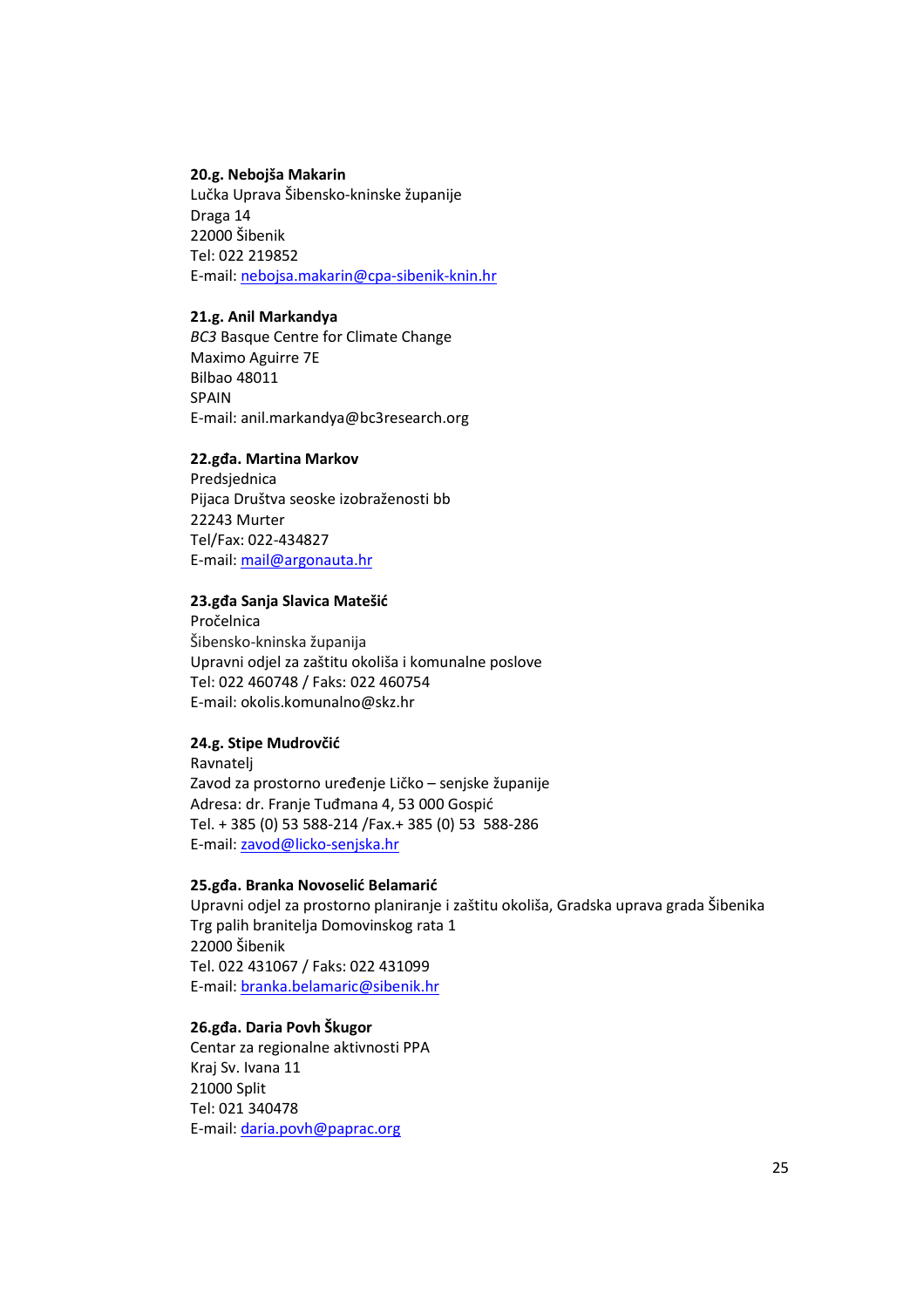## **27.gđa. Tanja Radić Lakoš**

Veleučilište u Šibeniku Trg Andrije Hebranga 11 22000 Šibenik Tel: 022 311060 / Faks: 022 216716

#### **28.g. Denis Samohod**

**Šibensko-Kninska županija 22000 Šibenik, E-mail:** denis.samohod@si.t-com.hr

#### **29.g. Ivan Sekovski**

PAP/RAC Kraj Sv. Ivana 11 21000 Split Tel: 021 340480 / Faks: 021 340490 E-mail: ivansekovski@gmail.com

## **30.g. Neven Stipica**

Voditelj Programa PAP/RAC Kraj Sv. Ivana 11 21000 Split Tel: 021 340479 / Faks: 021 340490 E-mail: neven.stipica@paprac.org

## **31.gđa. Željka Škaričić**

Ravnateljica PAP/RAC Kraj Sv. Ivana 11 21000 Split Tel: 021 340471 / Faks: 021 340490 E-mail: zeljka.skaricic@paprac.org

## **32.gđa. Barbara Štrkalj**

Šibensko-Kninska županija 22000 Šibenik E-mail: barbara.strkalj@outlook.com

## **33.gđa Mirjana Švonja**

Hrvatske vode Tel: 021 309401 / 309439 / Faks: 021 309491 E-mail: mirjana.svonja@voda.hr

## **34.g. Ivica Trumbić**  PAP/RAC Kraj Sv. Ivana 11 21000 Split